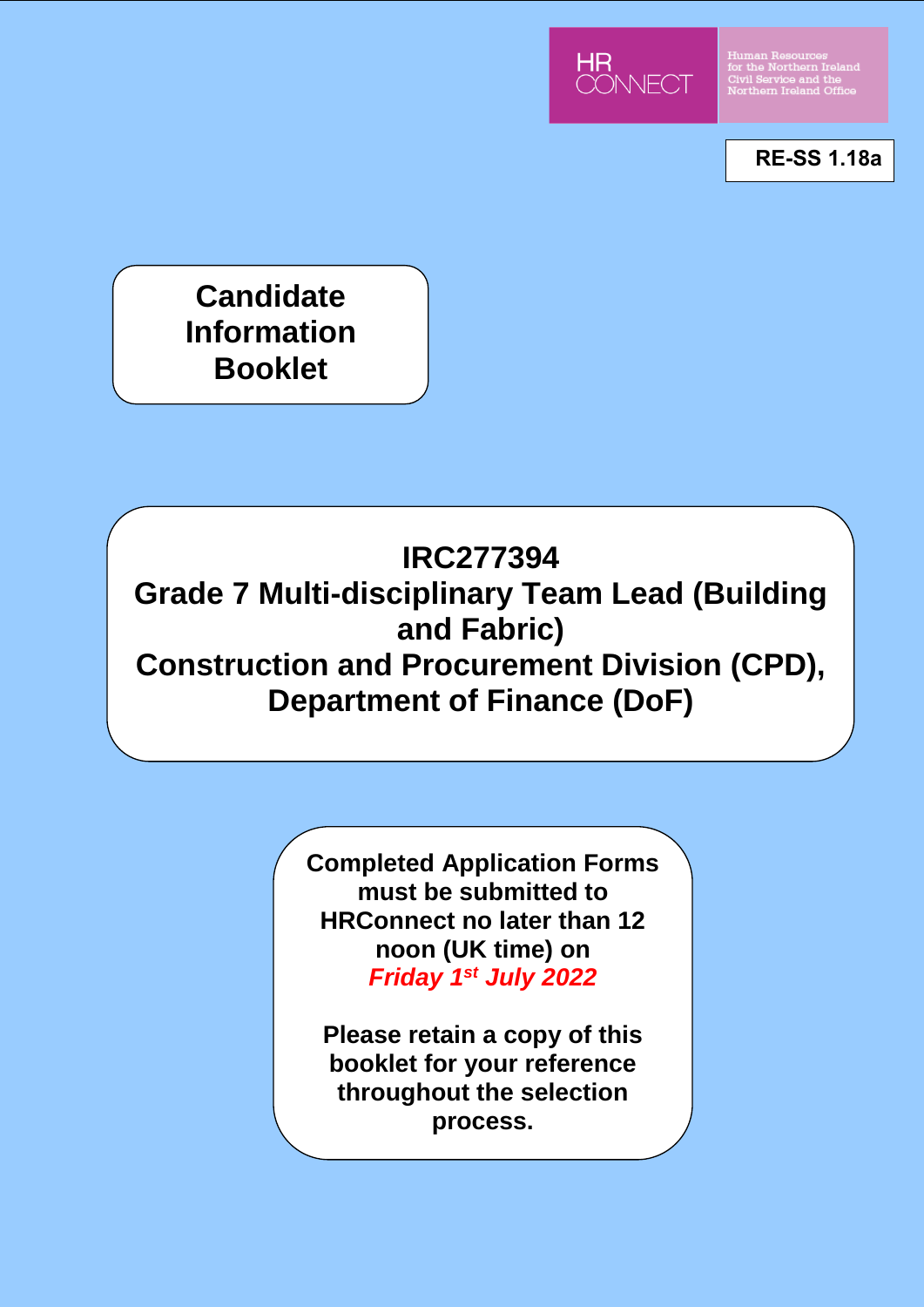

# **Communication between HRConnect and you**

HRConnect will issue electronically as many competition communications as possible, you should therefore check your email account, including junk mail folder, to make sure that you don't miss any important communications in relation to this competition. There may, however, still be a necessity to issue some correspondence by hard copy mail.

| <b>Contents</b>                |                |
|--------------------------------|----------------|
|                                | Page           |
| <b>Foreword</b>                | 3              |
| <b>Background</b>              | 4              |
| <b>Key Responsibilities</b>    | $\overline{7}$ |
| <b>Terms and Conditions</b>    | 10             |
| <b>Eligibility Criteria</b>    | 13             |
| <b>Assessment Process</b>      | 16             |
| <b>Guidance for Applicants</b> | 19             |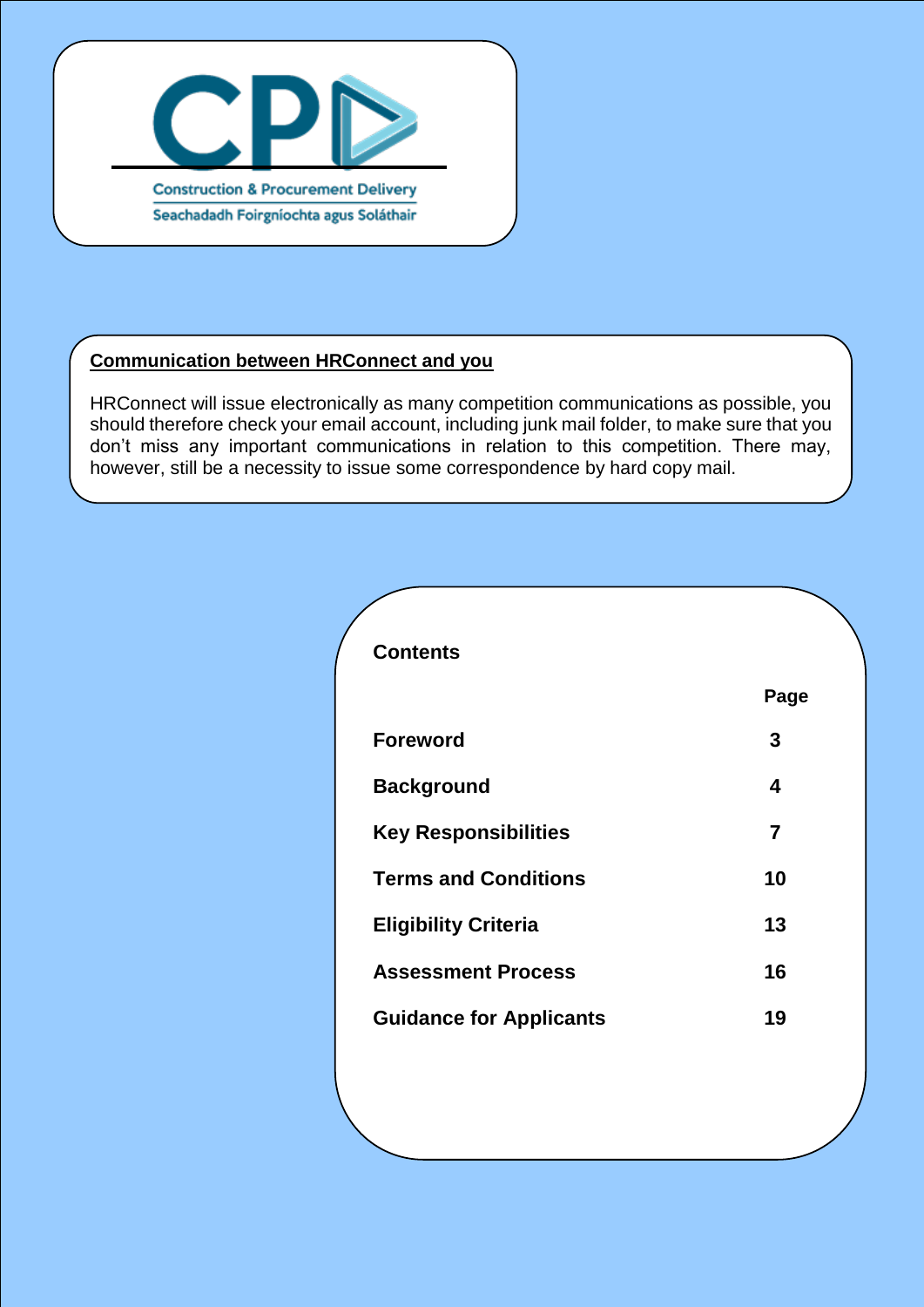#### **FOREWORD**

Thank you for your interest in the Multi-Disciplinary Team Lead (Building and Fabric) Grade 7 post in Property Services Division of Construction & Procurement Delivery (CPD). Construction & Procurement Delivery (CPD) is a business area within the Department of Finance (DoF).

The current vacancy is in Property Services Division (PSD). This role will report to the Deputy Director and will be expected to work closely with senior officials in all Northern Ireland Departments to ensure that the benefits of a modernised approach to property management services are understood and realised. They will also be a key adviser in the delivery of the property management services and will be required to build effective working relationships with senior representatives of the construction industry.

The postholder will be responsible for the operations, delivery and performance of a team and will be required to provide strong management and leadership to staff.

Applications are welcome from suitably qualified candidates.

I hope that this pack meets your information needs and encourages you to apply for these positions.

**Bronagh McCullough Director Property Services Division**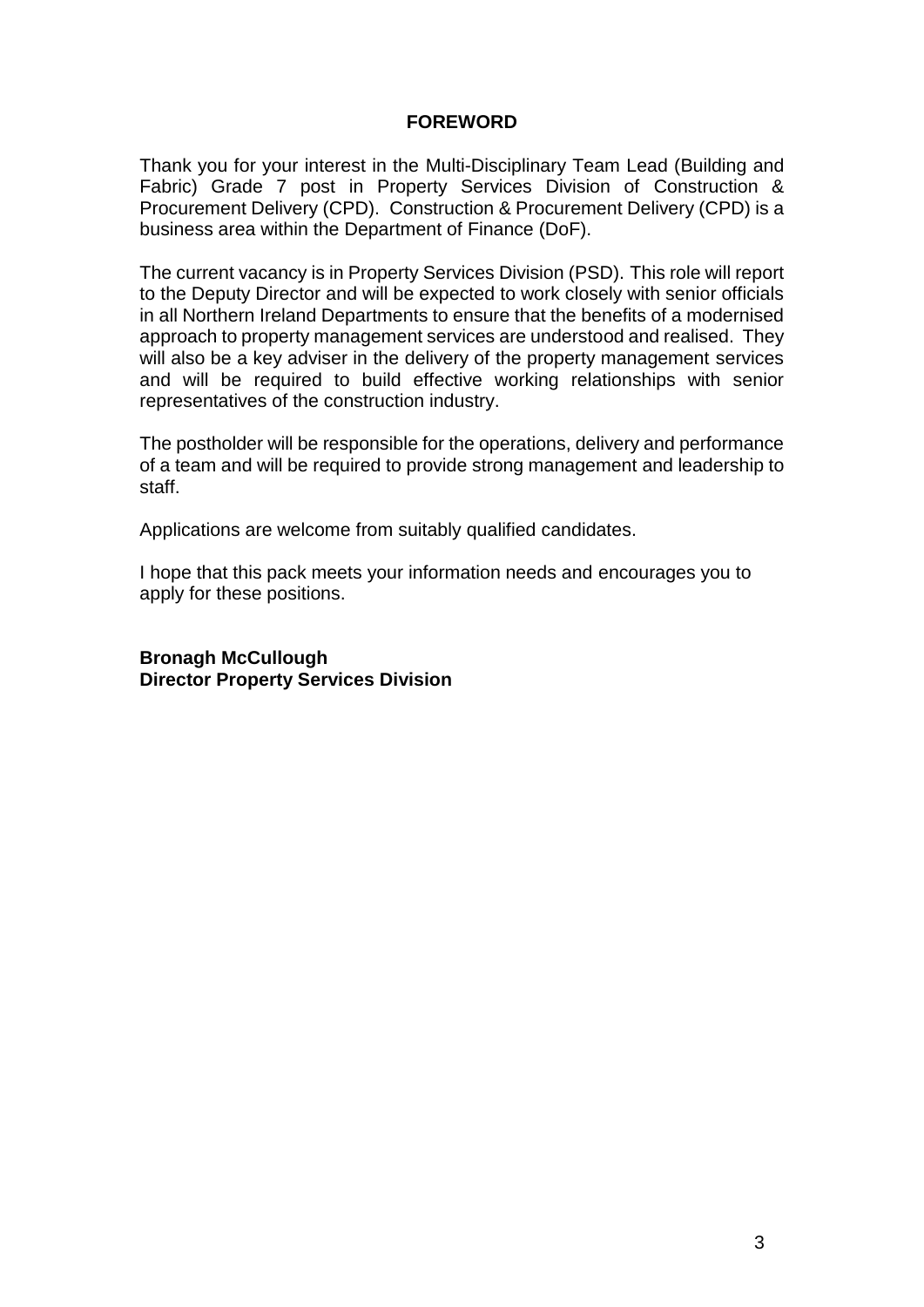# **BACKGROUND**

Construction and Procurement Delivery (CPD) is a Core Directorate of the Department of Finance (DoF). Its role is to develop and establish the policy framework and best practice public procurement for the NICS and the wider public sector. It has three key roles, namely to:

- advise the Minister of Finance on public procurement matters and on issues relating to the construction industry;
- support the Procurement Board for Northern Ireland on the development and monitoring of public procurement policy and best practice; and
- provide modern, professional procurement and project management services to bodies covered by Northern Ireland Public Procurement Policy (NIPPP).

The Permanent Secretary for DoF is Neil Gibson.

The overall aim of DoF is "to help the Executive secure the most appropriate and effective use of resources and services for the benefit of the community." In pursuing this aim, the key objective of the Department is to deliver quality, cost effective and efficient public services and administration in the Department's areas of executive responsibility.

DoF has a wide range of functions including the strategic management of public expenditure and the delivery of a range of central services to Northern Ireland Departments, comprising human resources, accounting, financial management, ICT, training, procurement, accommodation and legal services.

More details on the role of, and services provided by, DoF can be found on [www.finance-ni.gov.uk](http://www.finance-ni.gov.uk/)

CPD is one of the business areas within the Department of Finance (DoF) in Northern Ireland, led by Chief Executive Sharon Smyth.

CPD is made up of seven Divisions:

- Policy and Performance Division
- Supplies and Services Division
- Construction Division
- Health Projects
- Property Services Division
- Properties Division
- Commercial Delivery Group

Property Services Division's role is to provide a range of high quality, professional property and hard facilities management services i.e. reactive maintenance requests, Planned Preventative Maintenance (PPM) and associated remedial works (cyclical, scheduled and planned maintenance) as well as teams delivering small and micro projects up to a value of £500,000.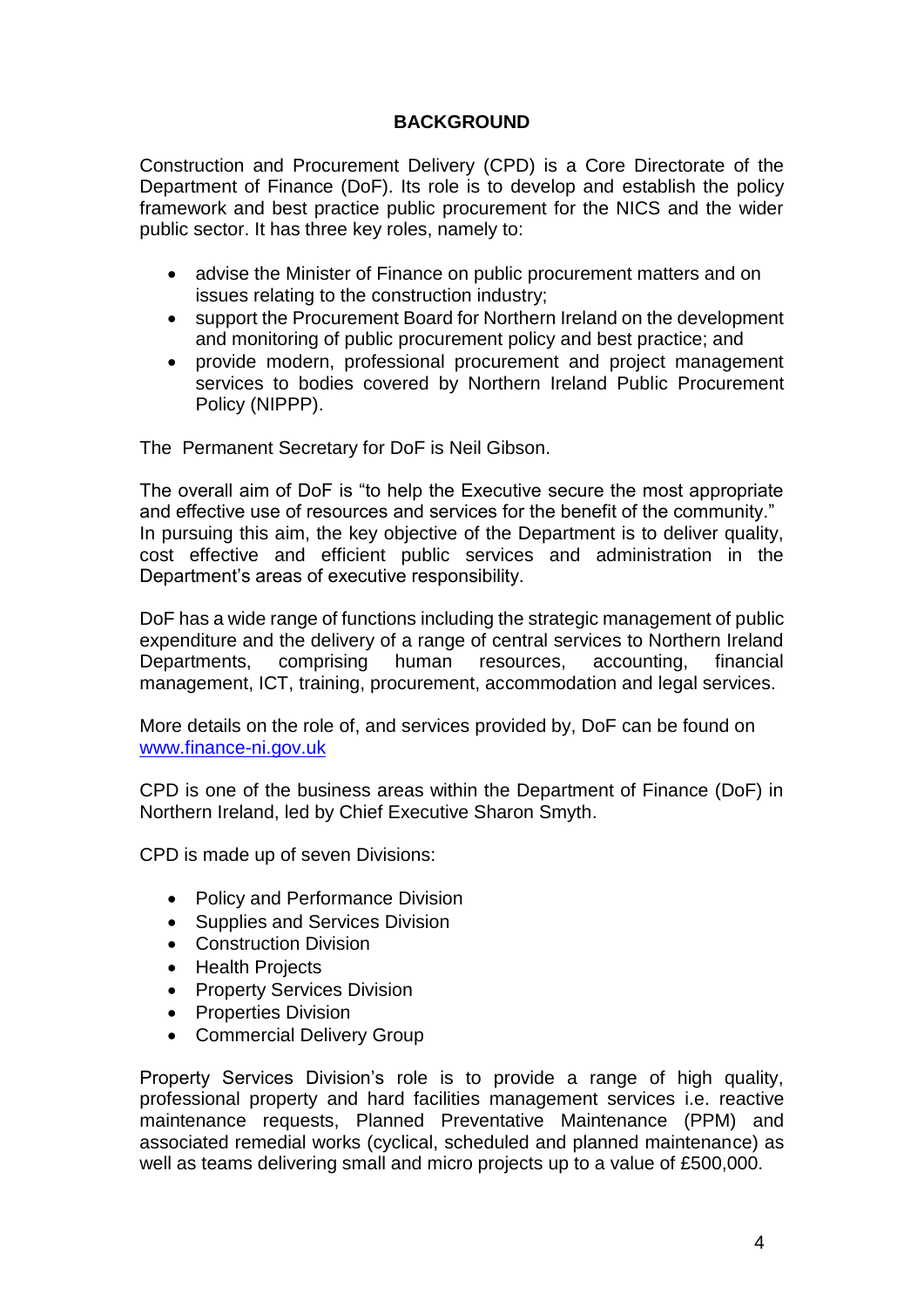These services are delivered to NICS and ALBs in accordance with NIPPP and other relevant guidance. The Division comprises of 90 professional and technical staff from various construction related disciplines, across the following branches.

- Multi-disciplinary team 1 and fire safety unit
- Multi-disciplinary team 2 and building energy management unit
- Multi-disciplinary team 3 and asbestos unit
- Planned preventative maintenance team and supplies and stores unit
- Cost and control management team and admin unit

The Property and Facilities Management activities delivered by the Division include -:

- (a) Contract and project management of micro and small works projects
- (b) Appointment of consultants and contractors through CPD procurement strategies
- (c) Feasibility studies
- (d) Scheme design
- (e) Fire safety advice including fire safety risk assessment
- (f) Provision of reactive maintenance support
- (g) Statutory maintenance
- (h) Planned preventative /cyclical maintenance
- (i) Completion of remedial works
- (j) Assistance with heating, ventilation & air condition systems queries
- (k) Asbestos management and advice
- (l) Provision of furniture and porterage services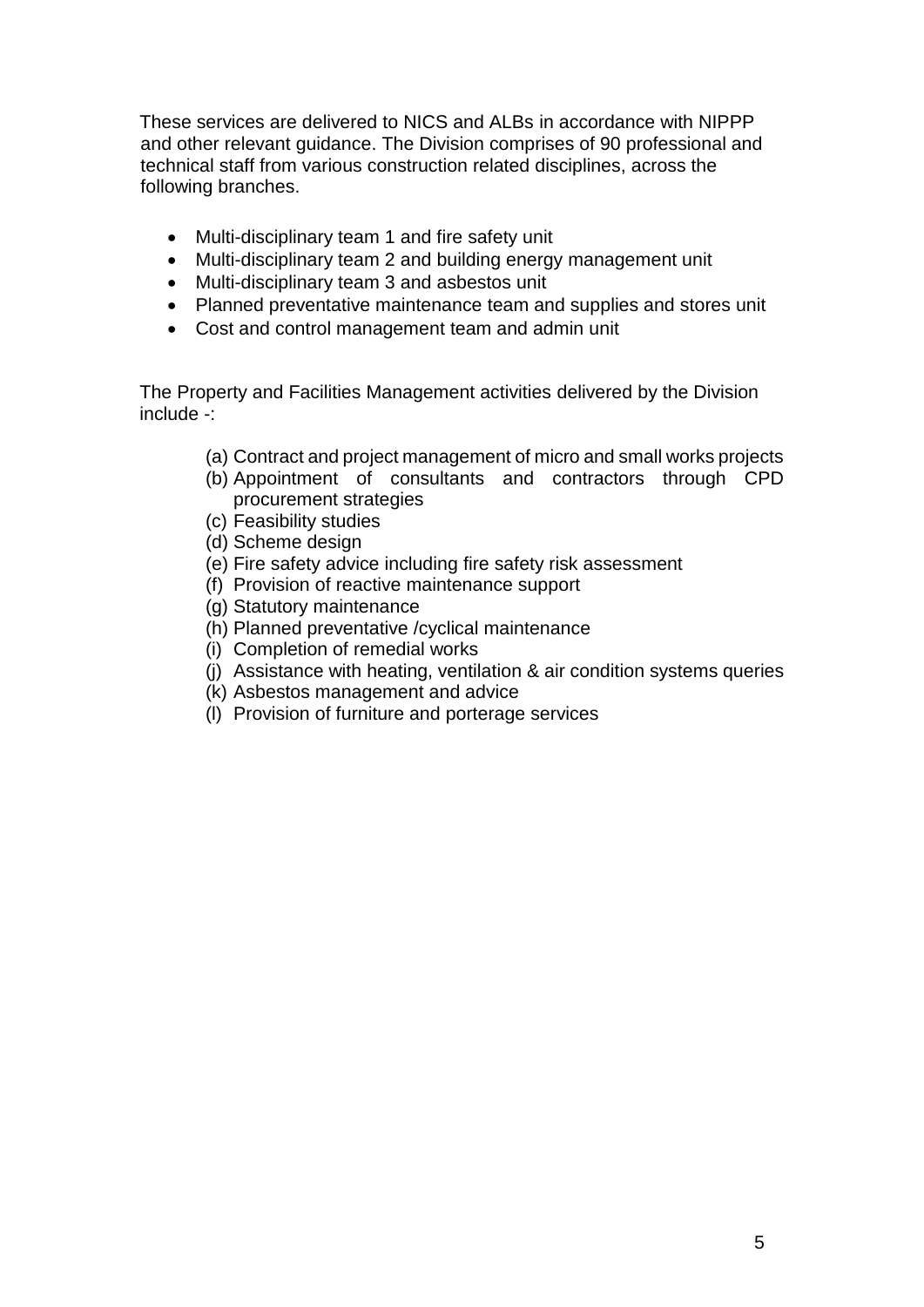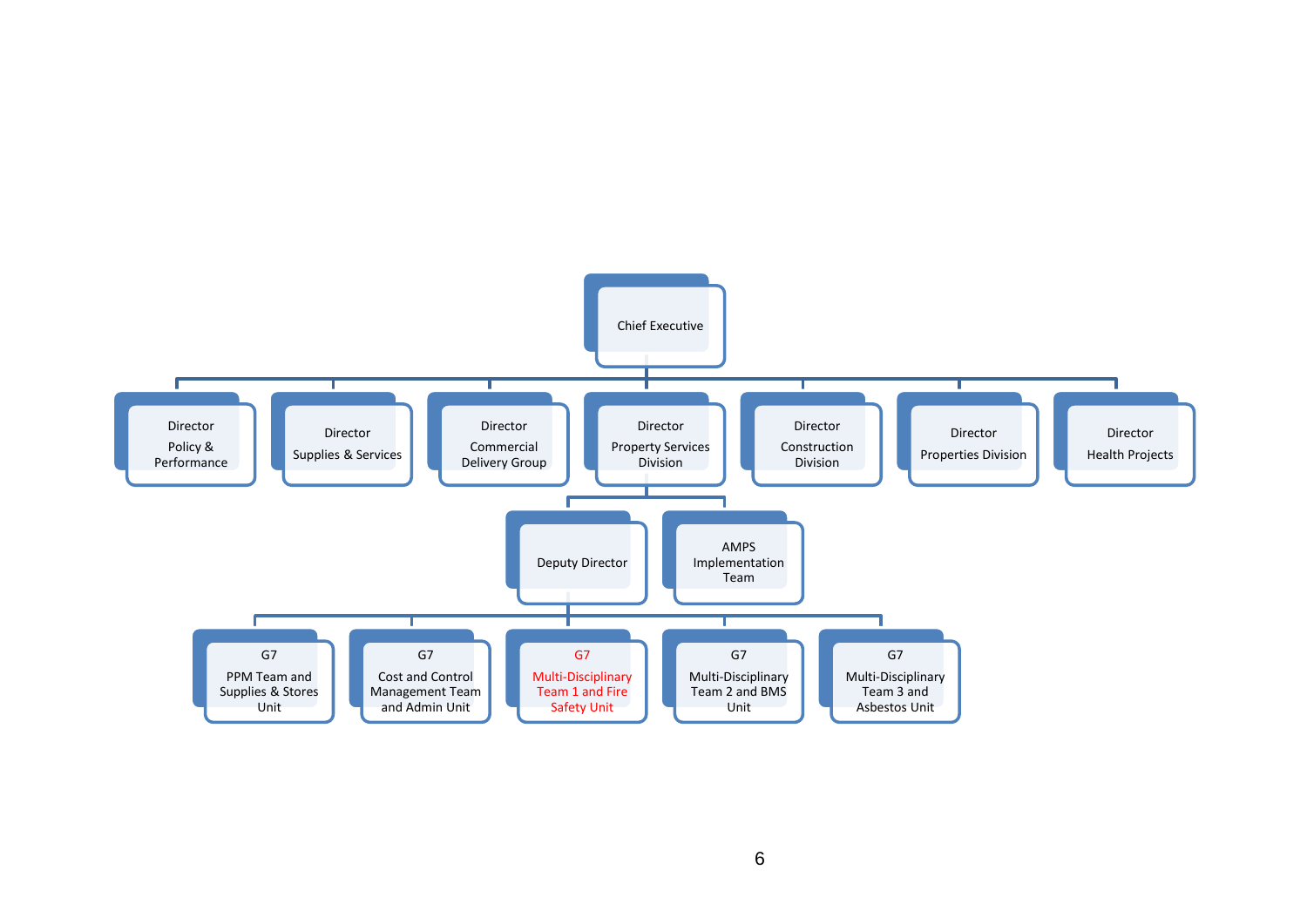# **KEY RESPONSIBILITIES**

As a Multi-Disciplinary Team Lead (Building and Fabric) the post holder will be required to contribute to the overall business strategy, performance and management of Property Services Division (PSD) and will be responsible for the delivery of the business objectives assigned to their branch. The postholder will be the lead officer in relation to matters pertaining to building and fabric.

Services provided by PSD include reactive maintenance, planned preventative maintenance, micro and small works, general property related advice and surveys, asbestos management and fire safety. PSD utilises Pan Government Frameworks to deliver these services and also avails of frameworks for consultants to supplement in house resource. This approach enables PSD to centralise a comprehensive maintenance service provision across a wide and varied client base whilst complying with procurement legislation and Northern Ireland Public Procurement Policy

An organisation chart for the PSD structure in CPD is set out on page 6. As part of its continuous improvement practices, PSD regularly reviews its organisation and structure. The position of the postholder within the overall organisational structure may therefore be subject to change within and across sub-divisions by management decision.

There is currently one vacancy and it is within Multi-Disciplinary Design Team 1 and Fire Safety Branch.

The postholder will need to work closely with staff from other divisions within CPD which provide a comprehensive construction procurement service to other Government Departments, Agencies and arms-length bodies for projects from inception to completion.

CPD comprises approximately 360 professional and technical staff from various construction disciplines who work collaboratively to deliver projects in accordance with NI Public Procurement Policy – see link below.

#### **<https://www.finance-ni.gov.uk/topics/procurement>**

The workload of the Division is diverse and, to a large extent, unpredictable. Demanding deadlines often have to be achieved and the postholder must therefore be able to prioritise his/her own work and that of the branches for which they are responsible to ensure targets are met.

The main duties of the postholder includes:-

 Leading and managing all staff and business activities within the multidisciplinary team, providing a principal point of contact for new and existing customers, on matters concerning the provision of small and micro works project delivery.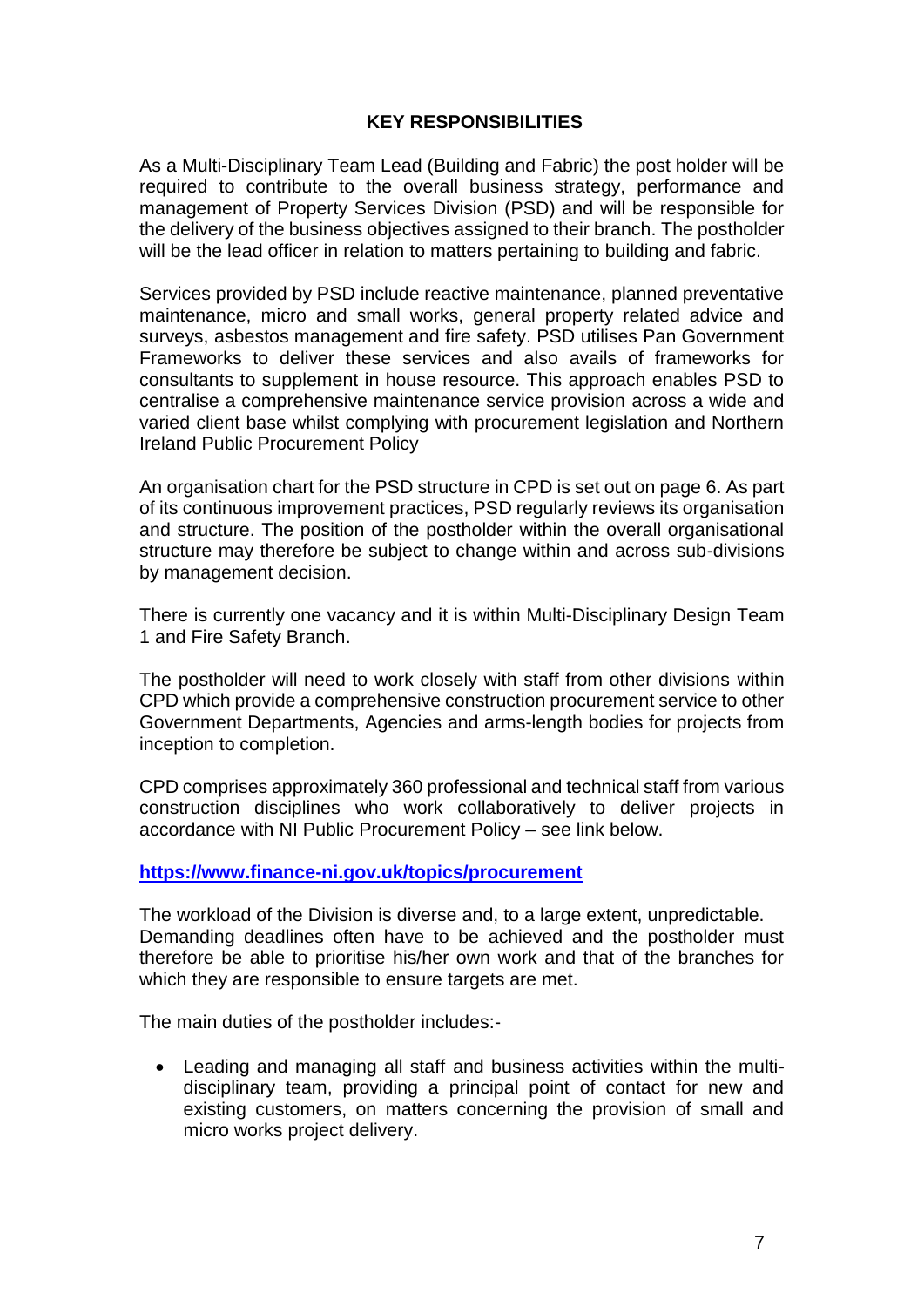- Acting as the lead officer for matters pertaining to Building and Fabric works.
- Responsibility for making key decisions on multi-disciplinary team workload (between 200-250 small and micro works projects per multidisciplinary team), staff resources and the delegation of works.
- Responsibility and accountability by working closely with multi-disciplinary team staff to ensure technical aspects of project delivery including on site meetings and to seek solutions to problems which may arise during the procurement and construction processes, advising on procurement options and co-ordinating input from multi-disciplinary team staff and ensuring projects comply with policy, statutory and legal requirements
- Responsibility for managing and monitoring customer engagement within the multi-disciplinary team, including agreeing design, quality, performance standards & accountability; and to work effectively with all customers, contracting teams and external consultants to ensure target completion dates and budget out-turn expectations are achieved. Attendance at regular client liaison meetings.
- Accountability for Statutory and Health & Safety compliance on project delivery within the multi-disciplinary team and ensuring Customer statutory obligations are safe-guarded.
- Accountability to Internal Audit, for ensuring all management-agreed small and micro works project works, applicable to the multi-disciplinary team, are completed to an agreed programme and achieve a 'satisfactory' or higher Audit standard.
- Monitoring ICT and contractor delivery, service quality and KPI performance at senior management level, on all small and micro works projects assigned to the multi-disciplinary team, determining anticipated workload, addressing any identified performance shortcomings.
- Representing senior management, on contract management meetings with suppliers.
- Responsibility for carrying out post-project reviews on a representative sample of completed small and micro works projects and accountability for associated QA performance, in compliance with PSD's Quality Assurance obligations.
- Monitoring and reporting on Project and Framework progress and attending Senior Management meetings and Client meetings.
- Responsibility to Senior Management for ensuring that staff within the designated Business Area(s) deliver on all aspects of their roles, including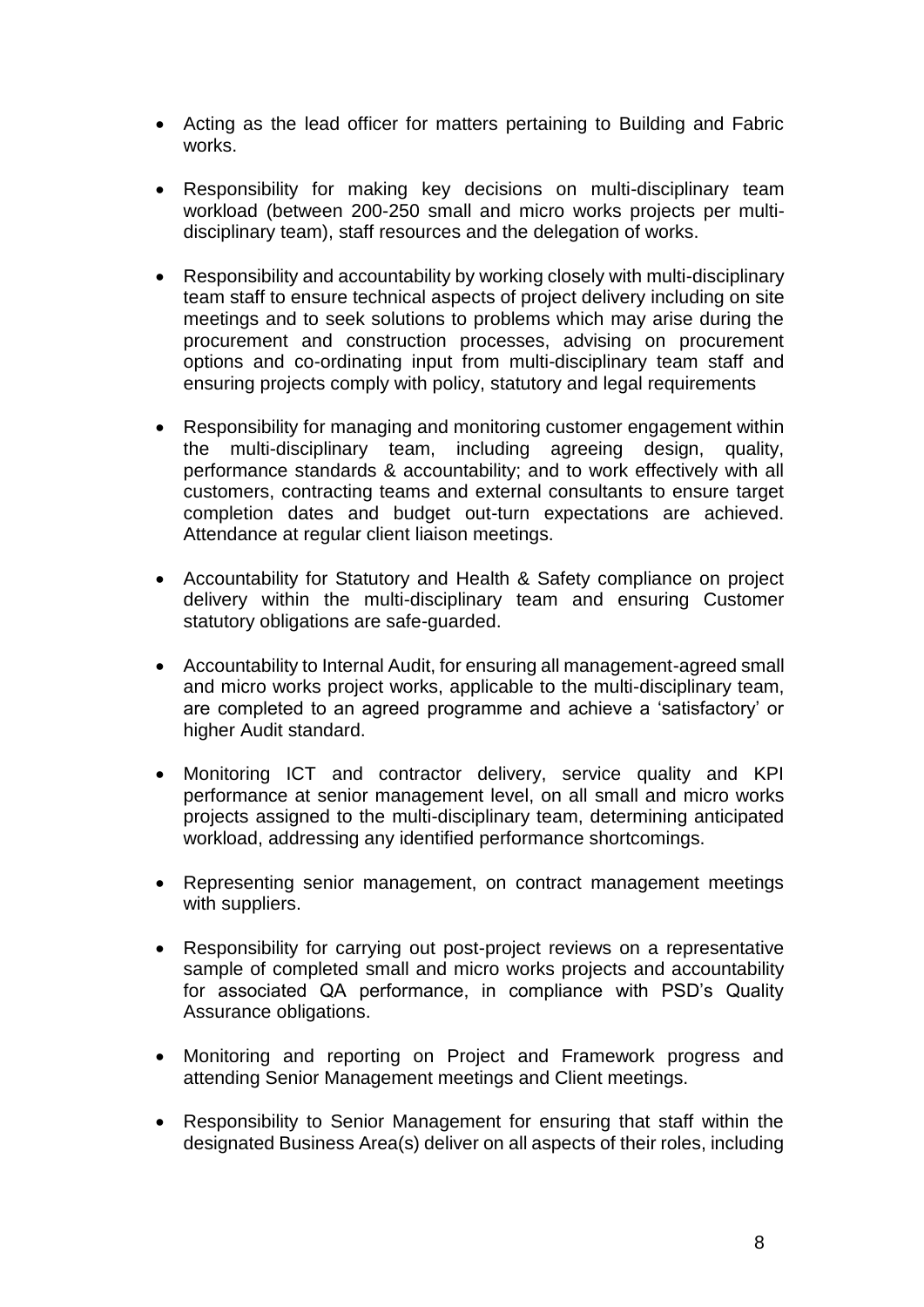but not limited to performance management requirements and absence management requirements.

- Providing strong leadership and vision through personal drive, commitment, enthusiasm and persuasive communication and creating, maintaining and enhancing effective working relationships, whilst managing, motivating and developing staff within the team.
- Continuously developing & maintaining professional standards, knowledge and competence to provide a leading source of expertise and authoritative advice and ensure high professional standards and decision making.
- Making a key contribution to encourage all staff within PSD to lead and manage change within PSD, including taking a positive lead in instigating and encouraging new, more efficient business activities.
- Preparing, updating and maintaining the operational Business Plan for both designated Business Area(s), setting in place and monitoring outputs, to ensure there is a required focus on achieving set objectives and targets in-year.
- Providing management direction and support to all assigned staff, on HR issues arising in-year, including direct involvement with the Divisional Business Partner/NICS HR, where required, dealing with staff issues, absence management, performance management, and recruitment/selection, if required.
- Preparation of response to FOI/EIR requests as relevant to team and division
- Implementing NICS reform and contributing towards CPD business improvement activities.
- Any other relevant duties as required by line management.

**The above list is not exhaustive but gives a good indication of the main duties of the post. The emphasis on particular duties will vary over time according to business needs.**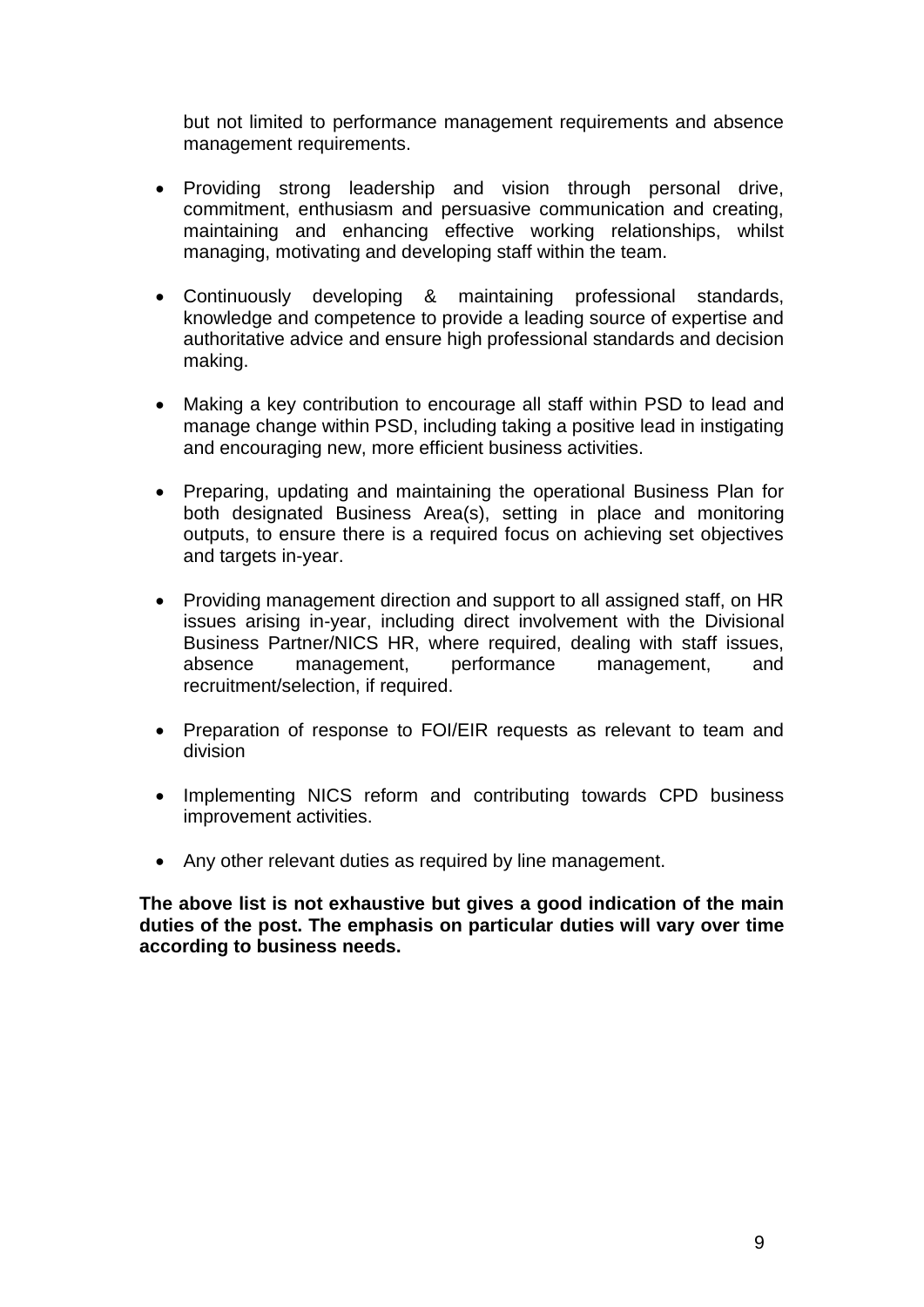# **TERMS AND CONDITIONS**

There is currently 1 permanent, full time vacancy

The Multi-Disciplinary Team Lead (Building and Fabric) is responsible to the Deputy Director.

Further appointments may be made from this competition should NICS positions become vacant which require the same eligibility criteria and have similar duties and responsibilities.

#### **Location**

The successful candidate will be deployed at Clare House, 303 Airport Road West, Belfast, BT3 9ED. To build on the response to the Covid-19 pandemic and prepare for the future, a hybrid style of work which blends working from home (and remotely) with working in the office will be in the context of the emerging NICS 'New Ways of Working' policy.

#### **Salary**

Salary will be within the range £52,026 - £55,685 within which pay progression will be performance related.

Starting salary will be at the minimum of the scale. If the successful candidate is an existing civil servant, normal pay on promotion/re-grading arrangements will apply.

# **Pensions**

The NICS offers all employees an attractive pension package. Further details can be found on the Principal Civil Service Pensions Scheme (Northern Ireland) website at [www.finance-ni.gov.uk/civilservicepensions-ni](http://www.finance-ni.gov.uk/civilservicepensions-ni) 

# **Holidays**

In addition to public and privilege holidays, currently 12 days, the annual leave allowance will be 25 days, rising to 30 days after 5 years' service.

#### **Hours of Work**

The normal conditioned hours of work are full-time: 37 hours per week excluding meal breaks Monday to Friday.

The NICS operates, according to business requirements, a flexi-time system which provides employees with flexibility over when they start and end their working day around core periods. It also allows employees to accrue flexi-hours as credits. These can be taken as flexi-leave in addition to the annual leave and the public/privilege holiday entitlement.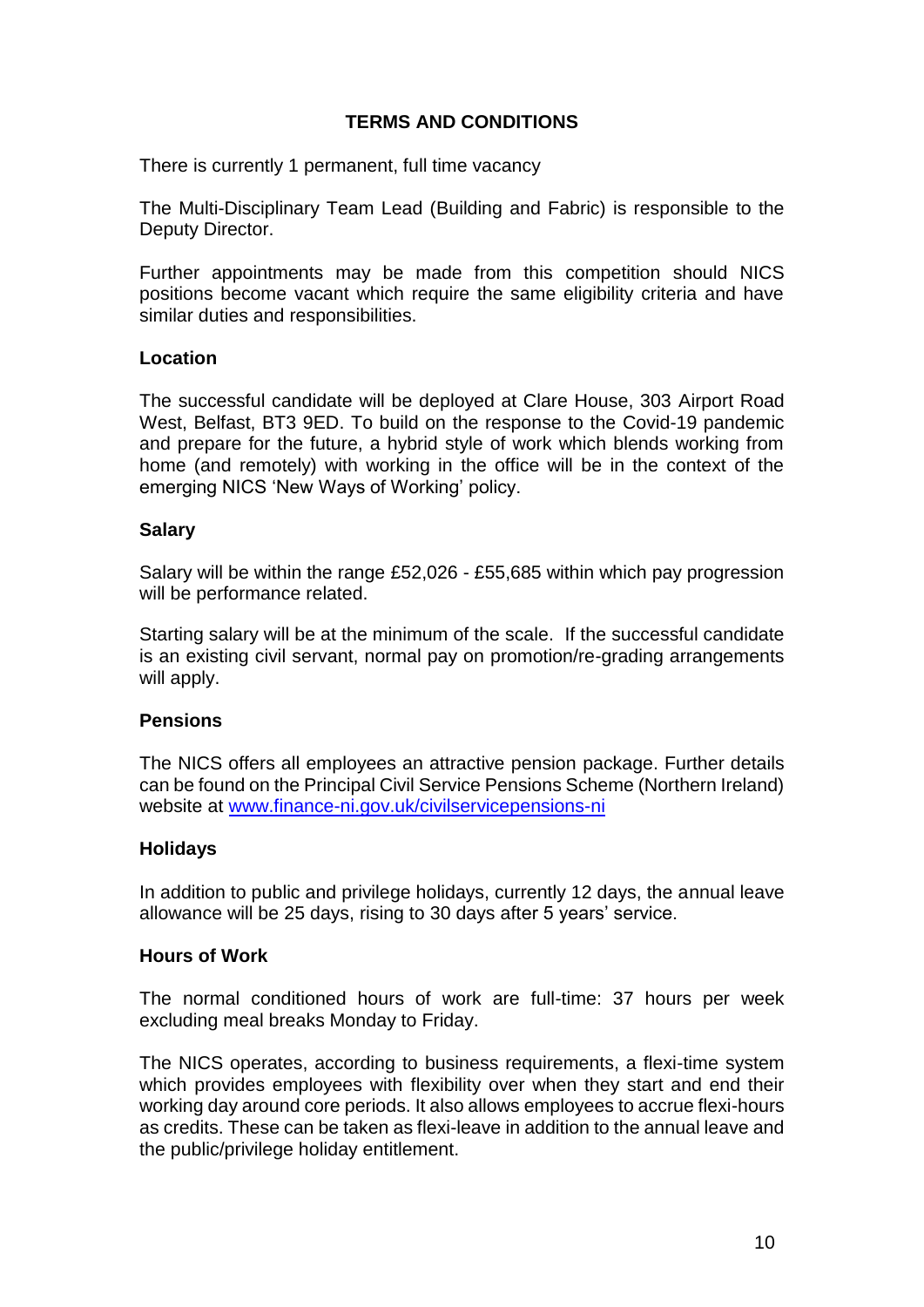NICS recognises the value of work/life balance for its staff. Requests for alternative working patterns will be considered with decisions based on business needs.

# **Travel**

As the post holder will be required to travel on official duty, the successful candidate must have access to a form of transport which will enable them to fulfil their responsibilities in full. This includes travel to remote and rural locations, often inaccessible by public transport. It is therefore essential that applicants have access to a form of transport which will permit them to meet the requirements of the post in full, in line with the NICS HR Travel and Subsistence Policy.

# **Vetting**

An appointment will be dependent on the individual satisfying the vetting requirements for the post. The level of vetting required for this post is Counter Terrorism Check (CTC).

# **Probation**

Confirmation of appointment will be dependent upon the satisfactory completion of a probationary period of 1 year. If performance, conduct or attendance during this period is not satisfactory the appointment may be terminated.

# **Career Development**

The NICS is committed to career development and offers attractive career prospects across a wide variety of roles and professions. Career development is an integral part of the performance management system. Personal Development Plans identify learning and development needs with a view to enhancing skills and capabilities. NI Civil Servants have access to a wide range of internal job opportunities, including secondments with external organisations and are encouraged and supported in proactively managing their career.

# **Conflict of Interest**

It is a basic requirement of all Civil Servants that their private activities should not bring them into conflict with their official duties.

Conflict of Interest is not limited to the individual's own private, financial or other interests, as family, friends and associates may also have dealings which affect the Department's business directly or indirectly. Therefore to avoid any conflict or potential conflict and to demonstrate impartiality to the public at all times, an officer must not, without prior approval, engage in any activity which could be considered to be in conflict with official business.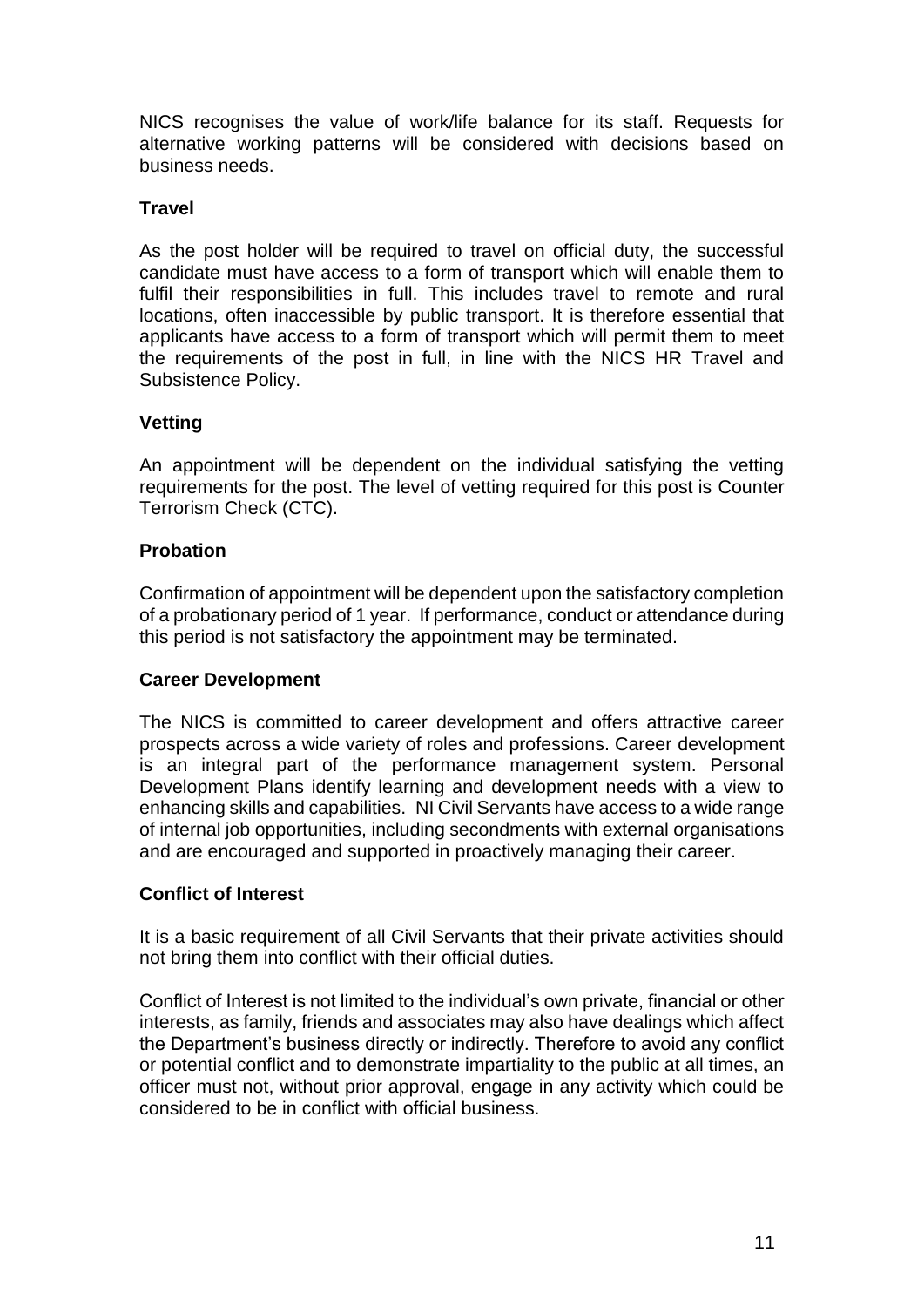As such, to protect employees and the Department from public criticism, it will be mandatory for the successful candidate to complete a Conflict of Interest declaration on appointment.

# **Further Information**

Applicants wishing to learn more about the post before deciding to apply may Geoff Johnston by email [geoff.johnston@finance-ni.gov.uk](mailto:geoff.johnston@finance-ni.gov.uk)

If you have any questions about the competition process, or require any documentation in an alternative format, you should contact HRConnect on 0800 1 300 330 or email: [recruitment@hrconnect.nigov.net](mailto:recruitment@hrconnect.nigov.net)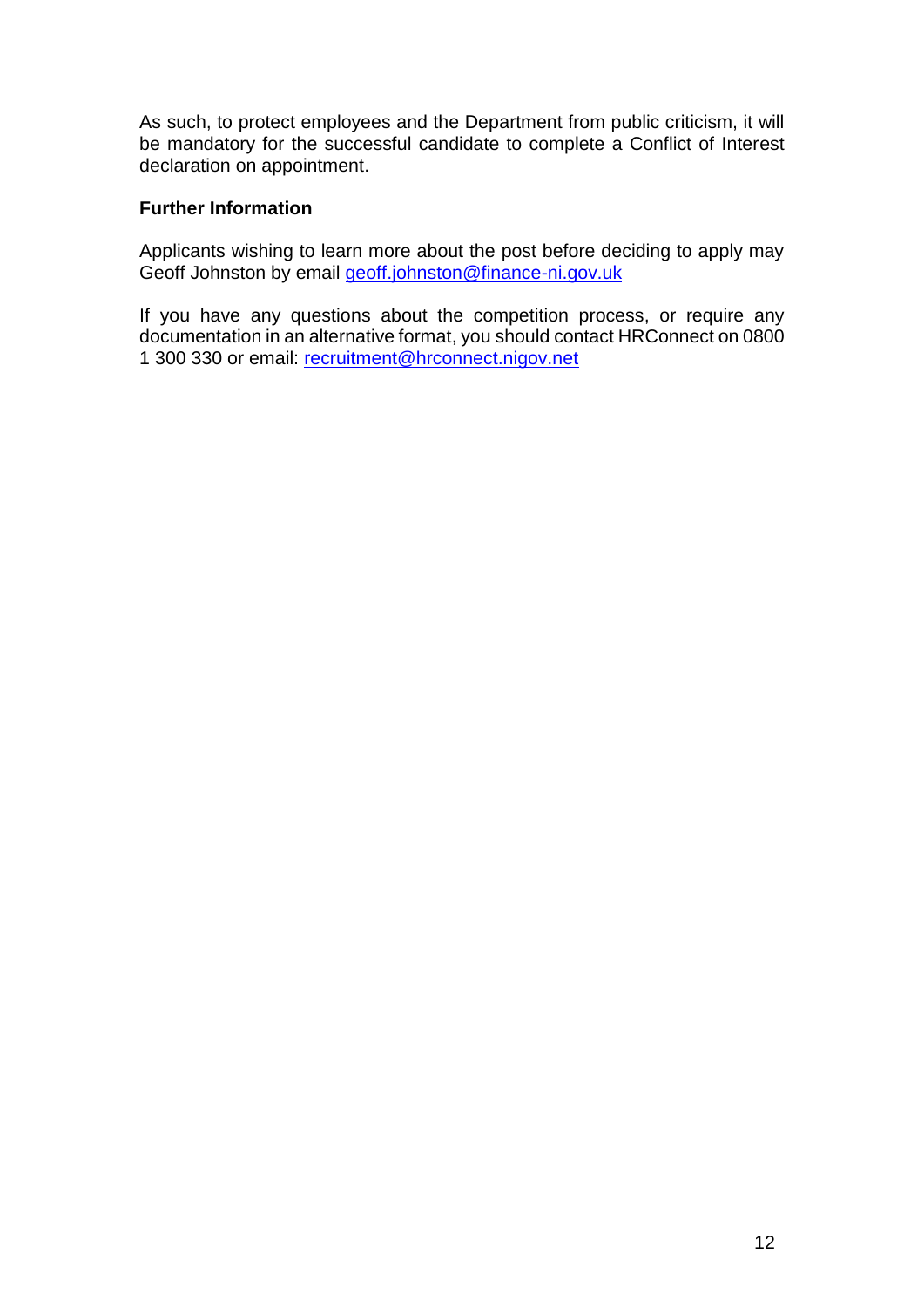# **ELIGIBILITY CRITERIA**

Applicants must by the closing date for applications demonstrate that they:

1. Are a current Chartered Building Surveyor with RICS (MRICS) or are a Registered Architect with the Architect Registration Board (ARB) or an equivalent professional membership\*.

*Please note that the successful candidate must remain Registered whilst in the post. Currently CPD refund professional fees. Checks will be completed with the appropriate professional body to confirm membership status.*

# **AND**

- 2. Have at least 3 years' experience, gained within the last 7 years, working in the construction sector and have experience in **one** of the following areas:
	- Building maintenance and refurbishment projects, with responsibility for managing and delivering multiple projects.
	- The successful provision of advice in relation to construction procurement policy and best practice.
	- The successful delivery of **major capital developments\*\*** in line with modern methods of construction procurement and best practice.

#### **AND**

3. Have at least 3 years' experience, gained within the last 7 years, of successfully leading a team in the delivery of a diverse range of projects for multiple clients simultaneously where there are competing priorities.

You will be required to provide documentary evidence of your professional membership at interview so please ensure you have these readily available.

# **Definitions**

**\*Equivalent** professional qualifications: Applications will be considered from professionally qualified construction professionals who hold equivalent professional status. Please give details of the professional qualification held and reasons why you consider it to be equivalent to the qualification required. The onus is on you to provide the panel with sufficient details of the professional qualification which clearly demonstrates how the qualification you hold is equivalent to that required.

**Major capital developments**\*\* is further defined as schemes designed to high quality standards for multifunctional use and exacting client briefs with a capital construction cost of at least £5m that include a diverse range of mechanical and electrical engineering service installations.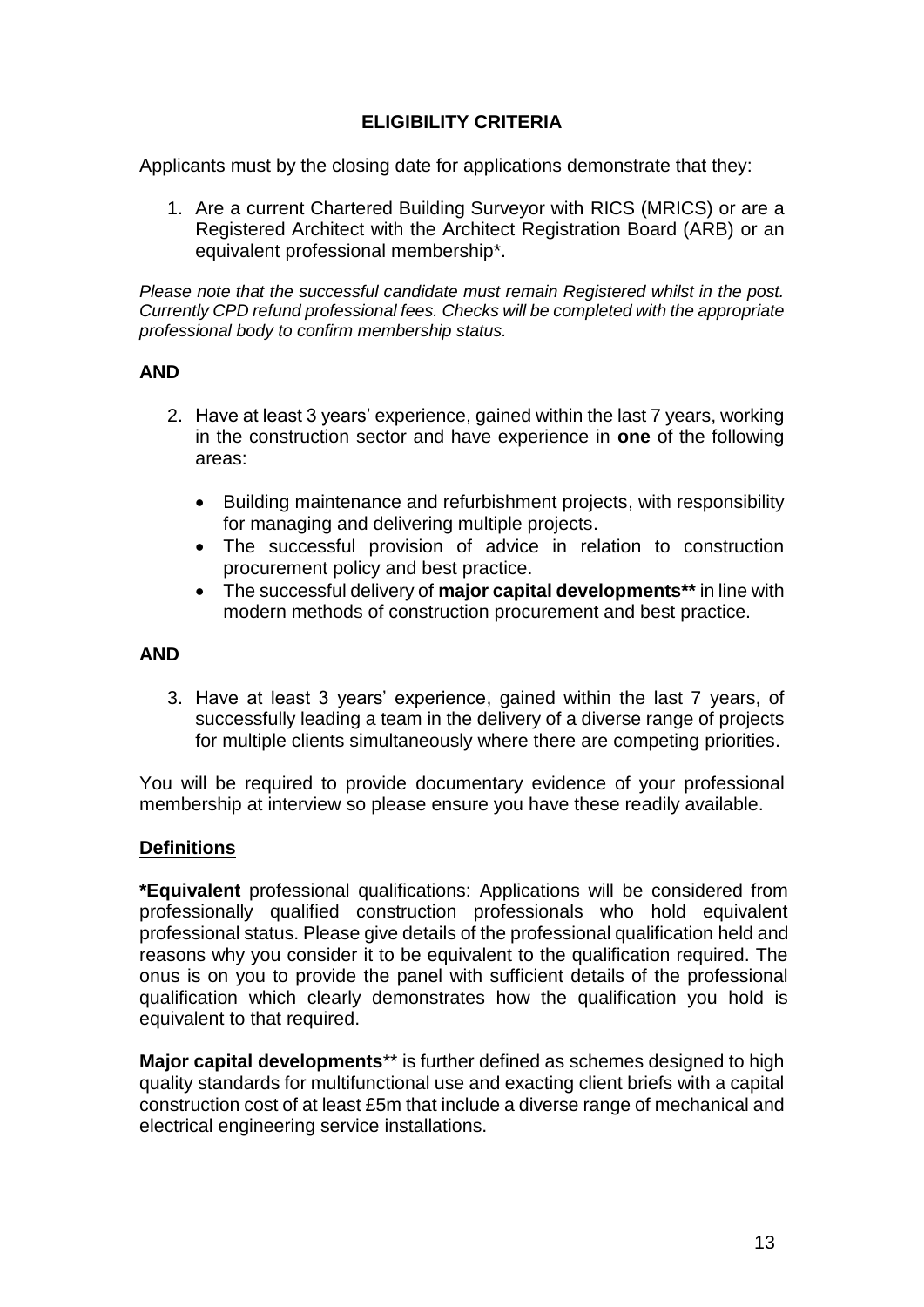# **SHORTLISTING CRITERIA**

In addition applicants should be aware that after an eligibility sift, should it be necessary to shortlist candidates to go forward to interview, the panel will carry out an objective evaluation of the information provided by candidates in response to **criterion 3** . This will be completed on a scored basis and only the highest scoring applicants will proceed to interview.

#### **Guaranteed Interview Scheme**

As part of our commitment to the employment of disabled people, we operate a Guaranteed Interview Scheme (GIS). The GIS does not guarantee a job. However, its objective is to ensure disabled applicants, who meet the minimum essential eligibility criteria for the role they have applied for, are offered an interview. Further information on the GIS can be found at [Information for](https://irecruit-ext.hrconnect.nigov.net/pages/content.aspx?Page=Information-for-Disabled-Applicants-)  [Disabled Applicants](https://irecruit-ext.hrconnect.nigov.net/pages/content.aspx?Page=Information-for-Disabled-Applicants-)

If you wish to apply under the GIS, you must declare this on your application form. Shortlisting criteria will not apply to GIS applicants.

If you do not wish to apply under the GIS, but do require us to make reasonable adjustments during the recruitment process, you should provide details on your application form. We will consider all requests for reasonable adjustments for any stage of this recruitment process. Details of any disability are only used for these purposes and do not form any part of the selection process.

If you have indicated on your application that you have a disability, are successful in the selection process and are being considered for appointment, you may be asked to outline any reasonable adjustments you consider necessary in order for you to take up an appointment. If you wish to discuss your disability requirements further, please contact HRConnect.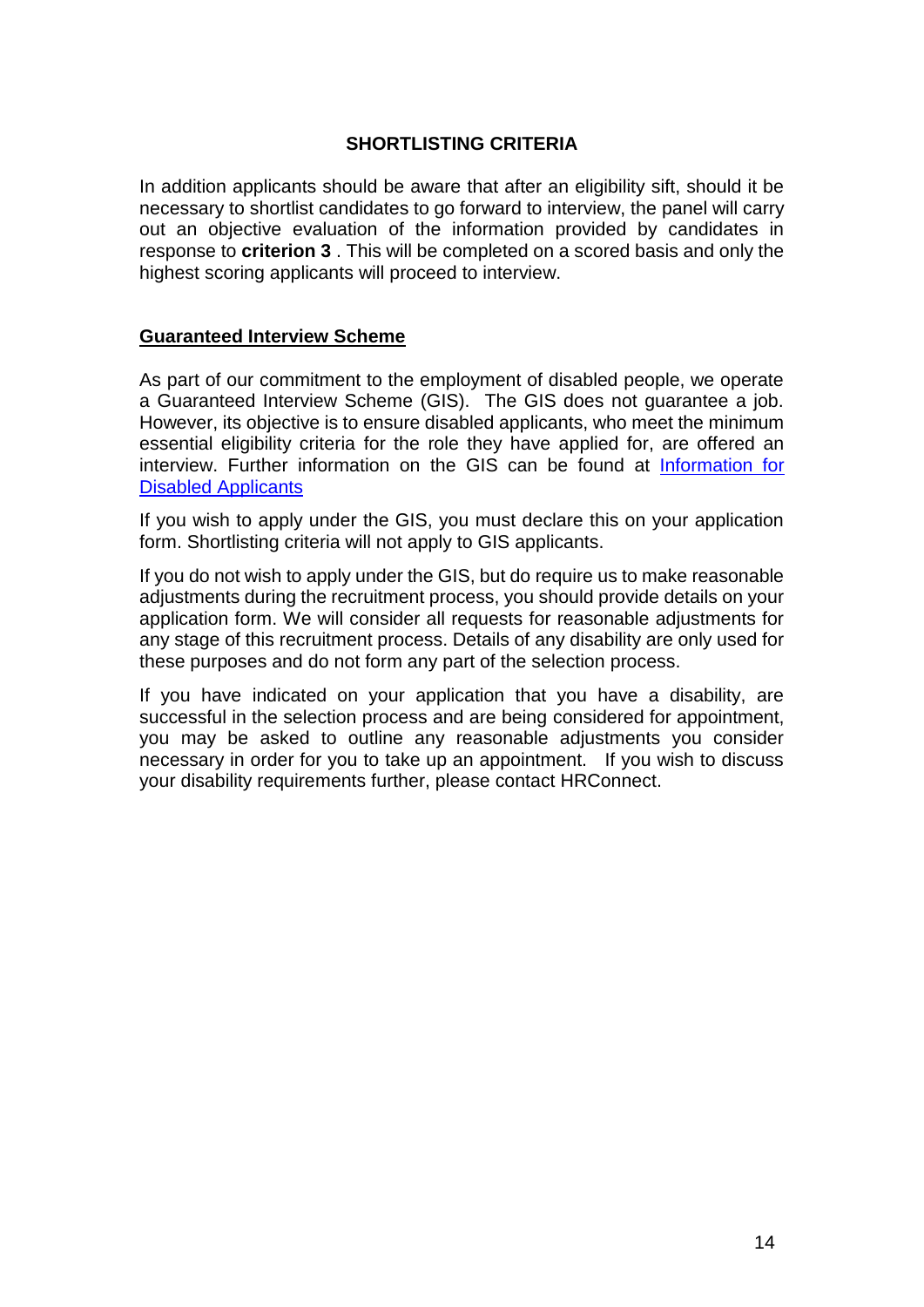**Please note:**

- **You should ensure that you provide evidence of your experience in your application form, giving length of experience, examples and dates as required.**
- **It is not sufficient to simply list your duties and responsibilities.**
- **The selection panel will not make assumptions from the title of the applicant's post or the nature of the organisation as to the skills and experience gained.**
- **If you do not provide sufficient detail, including the appropriate dates needed to meet the eligibility criteria, the selection panel will reject your application.**
- **The examples you provide should be concise and relevant to the criteria. This is very important as the examples which you provide may be explored at interview and you may need to be prepared to talk about these in detail if you are invited to interview. It is your unique role the panel are interested in, not that of your team or division.**
- **State clearly your personal involvement in any experience you quote. State "I" statements e.g. I planned meetings, I managed a budget, I prepared a presentation. It is how you actually carried out a piece of work that the panel will be interested in.**
- **ONLY the details provided by you in your application form (the employment history and eligibility criteria) will be provided to the selection panel for the purpose of determining your eligibility for the post. Please do not include your name in the employment history or eligibility criteria sections.**
- **The NICS Competency framework can be accessed via [www.nicsrecruitment.org.uk](http://www.nicsrecruitment.gov.uk/)**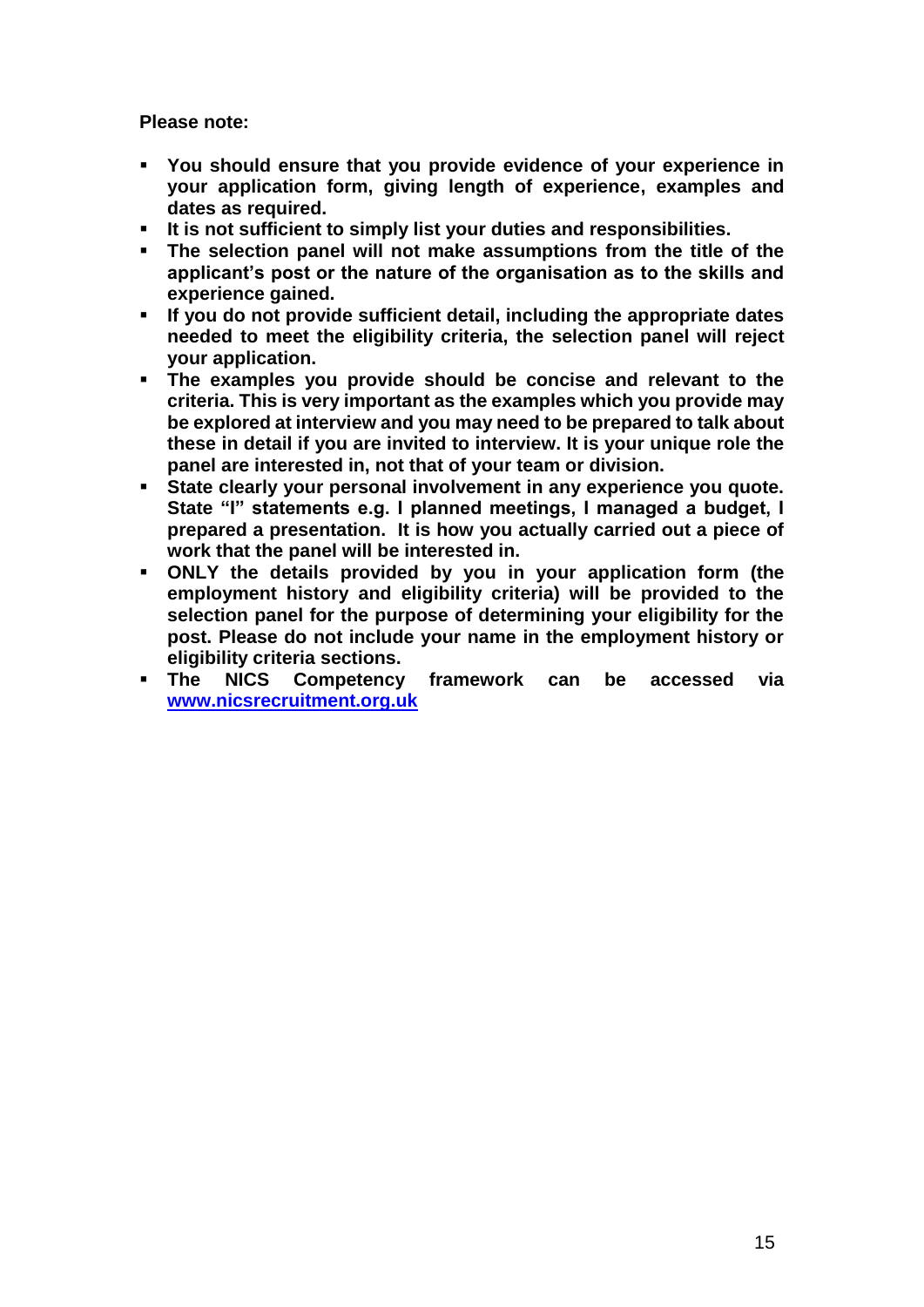# **ASSESSMENT PROCESS**

The selection process will include a presentation and a competence based interview.

# **PRESENTATION**

As part of the interview candidates will be required to make a presentation relevant to the responsibilities of the post lasting no longer than 7 minutes. Candidates will be advised of presentation topic when they report for interview and will be given a maximum of 30 minutes to prepare for their presentation. Candidates should therefore report for interview at least 45 minutes earlier than their scheduled interview appointment to allow time to prepare their presentation.

A flipchart and writing materials will be provided for candidates' use. No personal documentation may be brought in to the pre-interview room. Candidates will be allowed to bring any flipchart sheets and some short speaking notes into the interview room for assistance during the presentation (but note that use of the flipchart is not mandatory). No other materials or visual aids will be permitted.

The presentation will be used to assess the **Managing a Quality Service**  competence.

# **Managing a Quality Service**

Effectiveness in this area is about being organised to deliver service objectives and striving to improve the quality of service, taking account of diverse customer needs and requirements. People who are effective plan, organise and manage their time and activities to deliver a high quality and efficient service, applying programme and project management approaches to support service delivery.

# **Marks available: 20 Minimum Standard: 12**

# **COMPETENCE BASED INTERVIEWS**

Selection panels will design questions to test the applicant's knowledge and experience in each of the below areas and award marks accordingly.

No notes or personal documentation may be brought into the interview room.

# **1. Leading and Communicating**

At all levels, effectiveness in this area is about leading from the front and communicating with clarity, conviction and enthusiasm. It is about supporting principles of fairness of opportunity for all and a dedication to a diverse range of citizens.

#### **Marks Available: 20**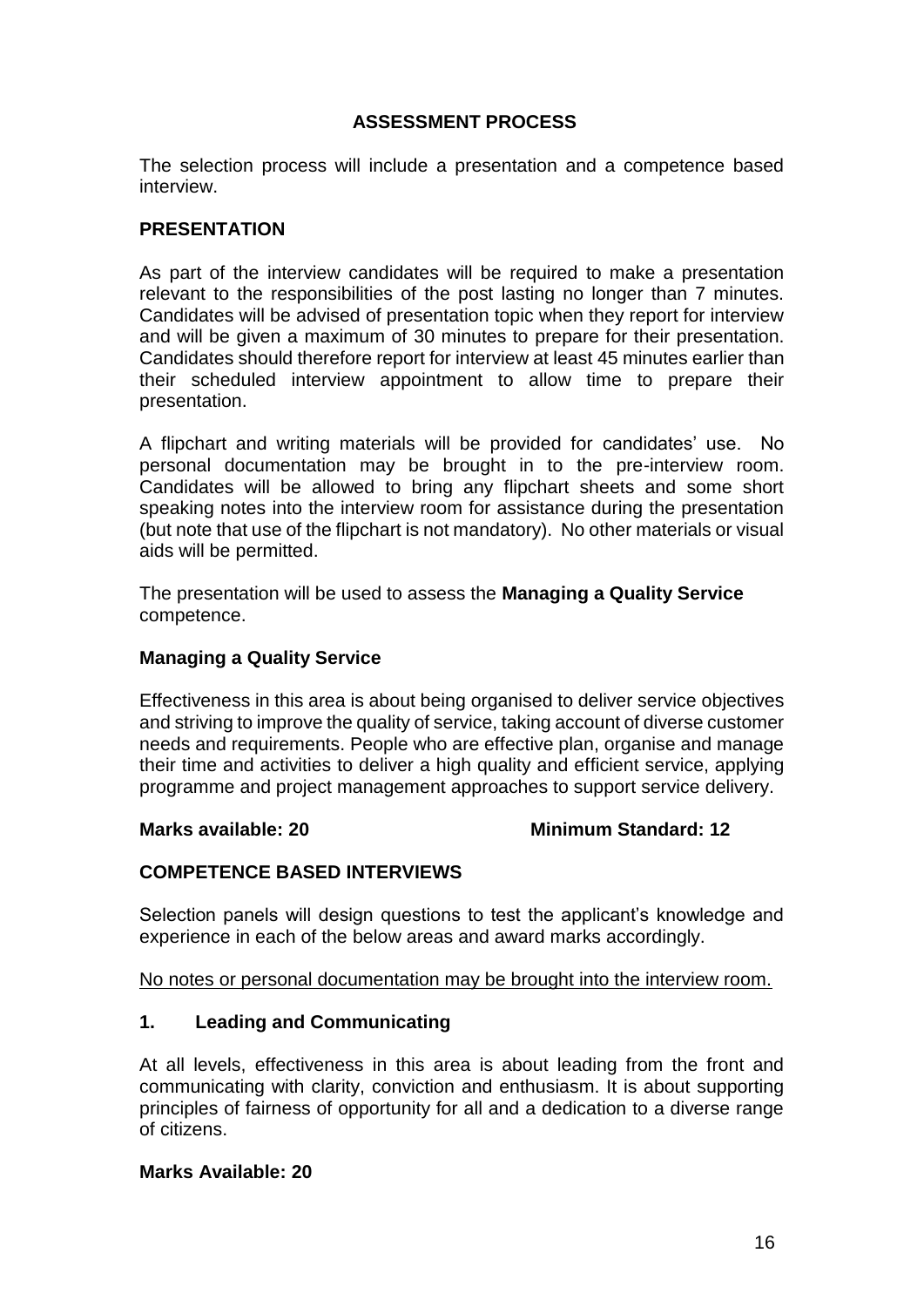# **2. Collaborating and Partnering**

People skilled in this area create and maintain positive, professional and trusting working relationships with a wide range of people within and outside the NICS, to help to achieve business objectives and goals. At all levels, it requires working collaboratively, sharing information and building supportive, responsive relationships with colleagues and stakeholders, whilst having the confidence to challenge assumptions.

# **Marks Available: 20**

# **3. Making Effective Decisions**

Effectiveness in this area is about being objective, using sound judgement, evidence and knowledge to provide accurate, expert and professional advice. For all staff, it means showing clarity of thought, setting priorities, analysing and using evidence to evaluate options before arriving at well reasoned, justifiable decisions.

# **Marks Available: 20**

# **4. Delivering at Pace**

Effectiveness in this area means focusing on delivering timely performance with energy and taking responsibility and accountability for quality outcomes. For all staff, it is about working to agreed goals and activities and dealing with challenges in a responsive and constructive way.

# **Marks Available: 20 Minimum Standard: 12**

# **5. Changing and Improving**

People who are effective in this area are responsive, innovative and seek out opportunities to create effective change. For all staff, it is about being open to change, suggesting ideas for improvements to the way things are done, and working in 'smarter', more focused ways.

# **Marks Available: 20**

**Total Marks Available: 120 Overall Pass Mark: 72**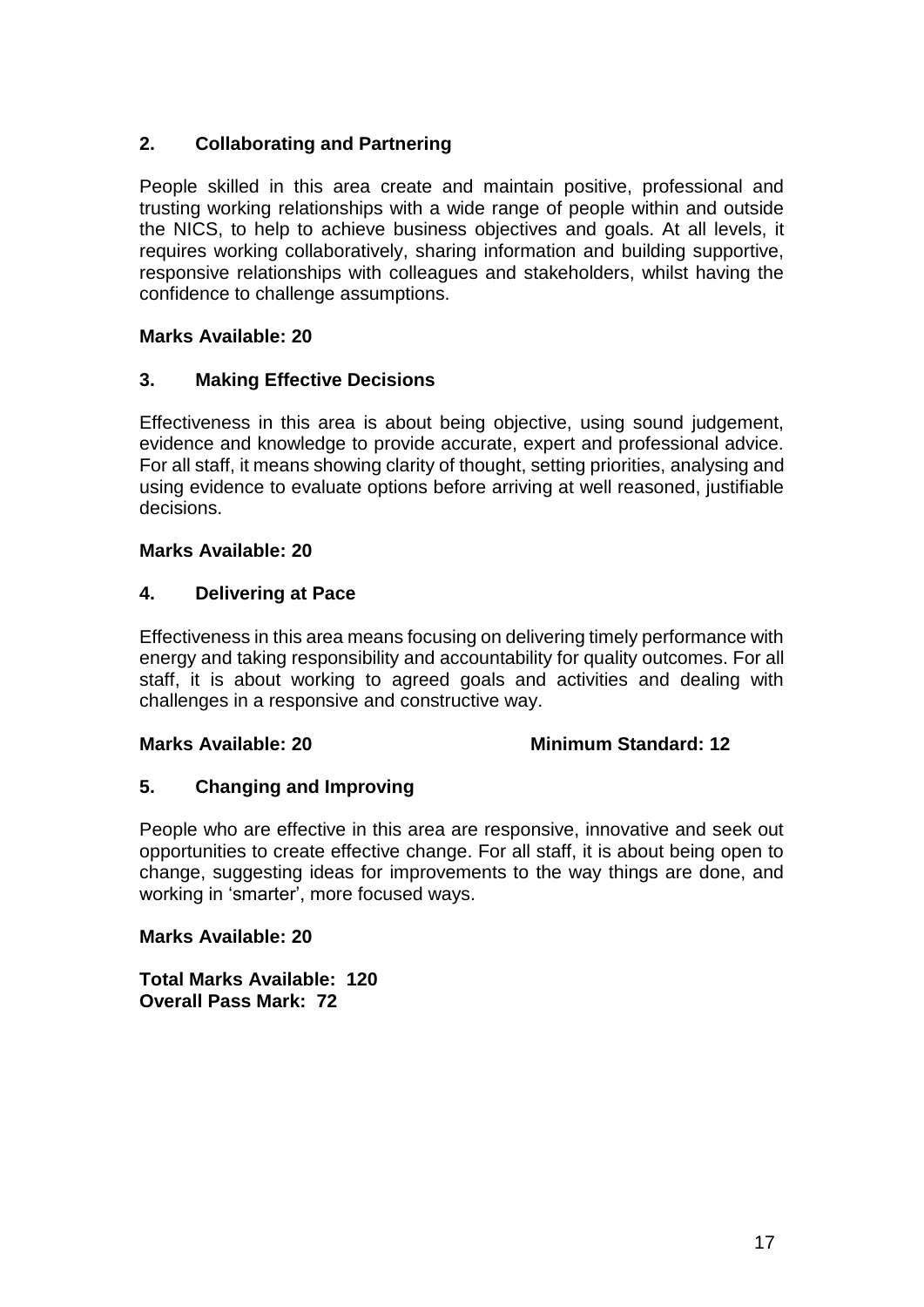# **INTERVIEWS**

It is intended that interviews for this post will take place in Clare House during week commencing 5<sup>th</sup> September 2022. Candidates should note that due to current circumstances with COVID-19, social distancing measures will be put in place. If it is not possible, the use of video technology may be used as an alternative.

#### **NICS COMPETENCY FRAMEWORK**

The selection process will assess candidates against the NICS competency framework at level 4.

The NICS competency framework sets out how all NICS employees should work. It puts the Civil Service values of integrity, honesty, objectivity and impartiality at the heart of everything they do, and it aligns to the three highlevel leadership behaviours that every civil servant needs to model as appropriate to their role and level of responsibility: Set Direction; Engage People and Deliver Results.

Competencies are the skills, knowledge and behaviours that lead to successful performance. The framework outlines ten competencies, which are grouped into three clusters. The competencies are intended to be discrete and cumulative, with each level building on the levels below i.e. a person demonstrating a competency at level 3 should be demonstrating levels 1 and 2 as a matter of course.

The Northern Ireland Civil Service competency framework can be accessed via [www.nicsrecruitment.org.uk](http://www.nicsrecruitment.gov.uk/)

**It is important that all candidates familiarise themselves with the competency framework as this forms the basis of selection process. Should you require assistance in accessing the competency framework please contact HRConnect.**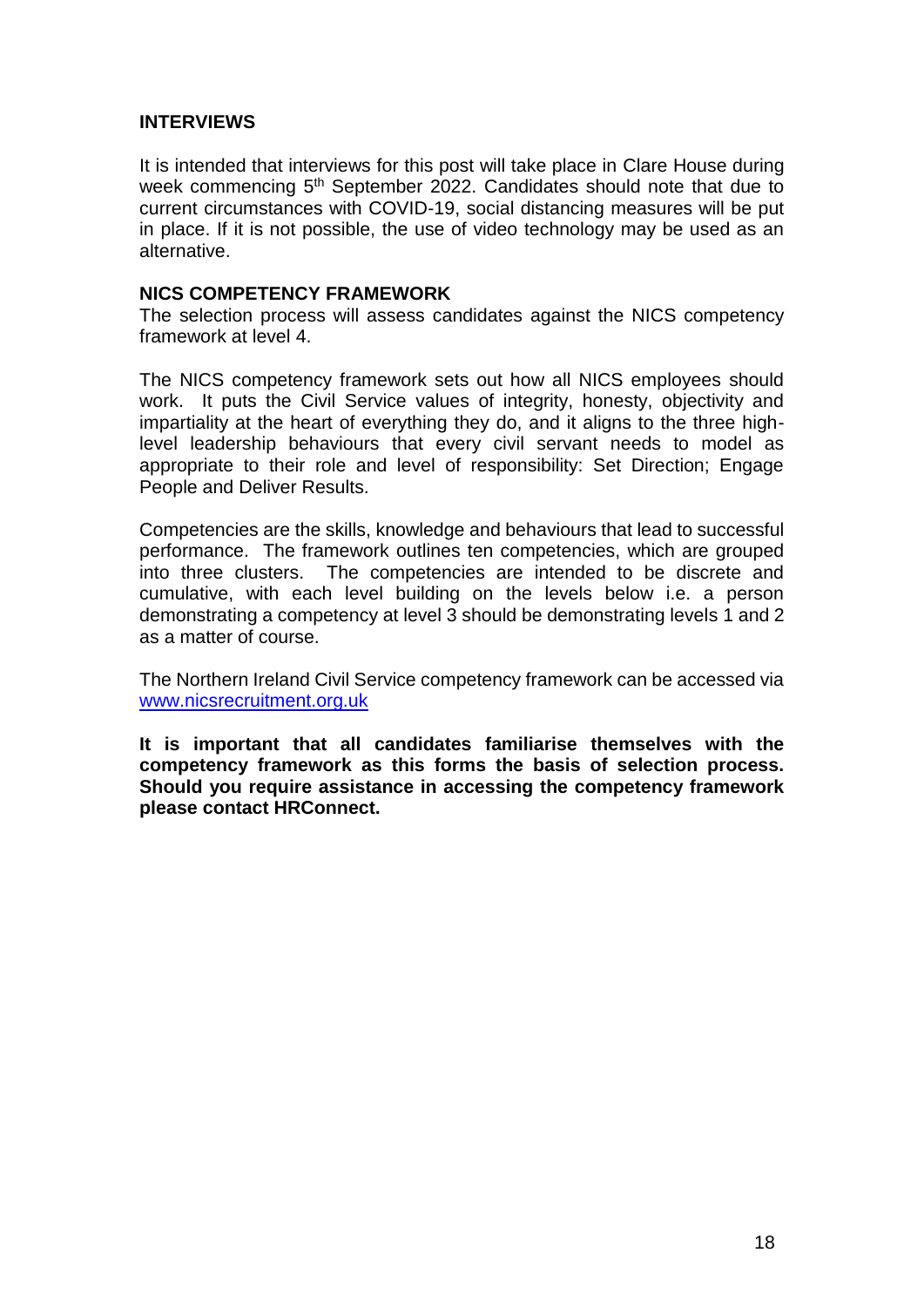# **GUIDANCE FOR APPLICANTS**

# **APPLICATION FORM**

You can apply online at [www.nicsrecruitment.org.uk](http://www.nicsrecruitment.org.uk/)**.**

Please refer to the Candidate Information Booklet before making your application and retain a copy for your reference. The application form is designed to ensure that applicants provide the necessary information to determine how they meet the competition requirements and the eligibility/shortlisting criteria. **All** parts of the application form **must** be completed by the applicant before this application can be considered. Failure to do so may result in disqualification.

#### **Please note:**

- We will not accept CVs, letters, additional pages or any other supplementary material in place of or in addition to completed application forms, unless it is specifically requested in the application form and candidate information booklet.
- All applications must be submitted by the advertised closing date and time.
- Information in support of your application will not be accepted after the closing date for receipt of applications.
- HRConnect will not examine applications until after the closing deadline.
- Do not use acronyms, complex technical detail etc. State for the reader who may not know your employer, your branch or your job.
- Only the employment history, eligibility and shortlisting sections will be made available to the panel.
- When completing the online application, your information is saved as you move through the pages. You may leave the application at any time, providing you have clicked on the 'Save & Continue' button. Once your application has been submitted the option to edit will no longer be available.
- The session timeout for the online application is 40 minutes, if you do not save or change page within this time you will automatically be logged out and any unsaved work will be lost.
- You must click SUBMIT once you have finished your online application. You will receive an acknowledgement email. Please contact HRConnect if you do not receive an acknowledgment email within 24 hrs.

#### **Help with making your application**

You can get advice or assistance with making an application from your local Jobs and Benefits Office - contact details are available on NIDirect: <https://www.nidirect.gov.uk/contacts/jobs-and-benefits-offices>

You can also get advice or assistance from local disability employment organisations. To find out more about local disability employment organisations contact Northern Ireland Union of Supported Employment (NIUSE), an umbrella group for individuals and organisations promoting opportunities for people with disabilities to access and maintain employment, email info@niuse.org.uk, tel. 0044 (0)28 71 377709, text phone 0044 (0) 28 71 372077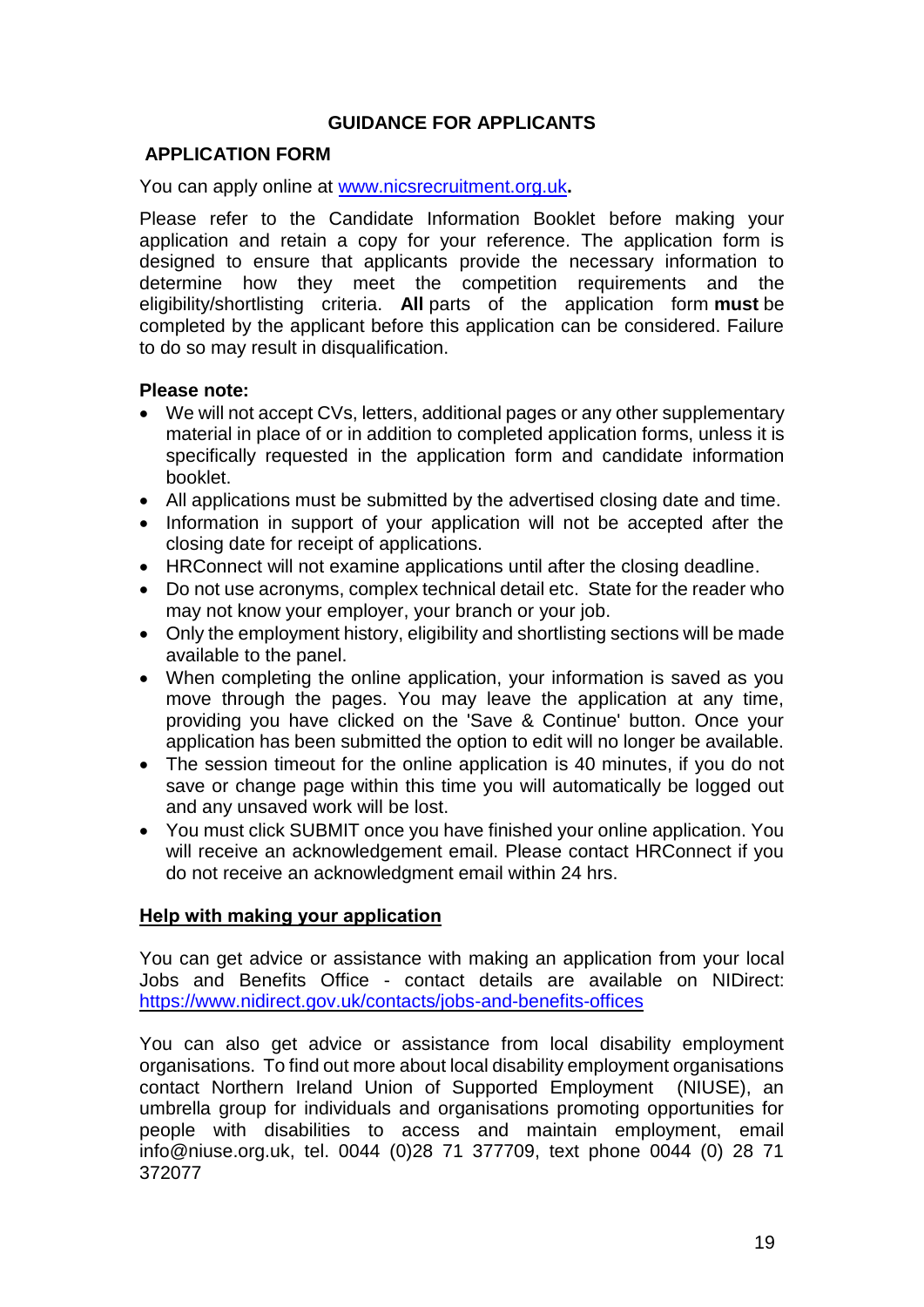# **GUIDANCE FOR APPLICANTS**

# **INTERVIEW PREPARATION**

# **If this is your first experience of a competence-based interview, bear in mind that it does not require you to:**

- Talk through previous jobs or appointments from start to finish;
- Provide generalised information as to your background and experience; or
- Provide information that is not specifically relevant to the competence the question is designed to test.

#### **A competence-based interview does however require you to:**

- Focus exclusively, in your responses, on your ability to fulfill the competences required for effective performance in the role; and
- Provide specific examples of your experience in relation to the required competence areas.

# **In preparation for the interview you may wish to think about having a clear structure for each of your examples, such as:**

- Situation briefly outline the situation;
- Task what was your objective, what were you trying to achieve;
- Action what did you actually do, what was your unique contribution;
- Result what happened, what was the outcome, what did you learn.

The panel will ask you to provide specific examples from your past experience to demonstrate the range of behaviours associated with the competences being assessed. You should therefore come to the interview prepared to discuss in detail a range of examples which best illustrate your skills and abilities in each competence area. You may draw examples from any area of your work / life experiences.

For professional and technical posts, questions may be framed in the context of professional elements of the post.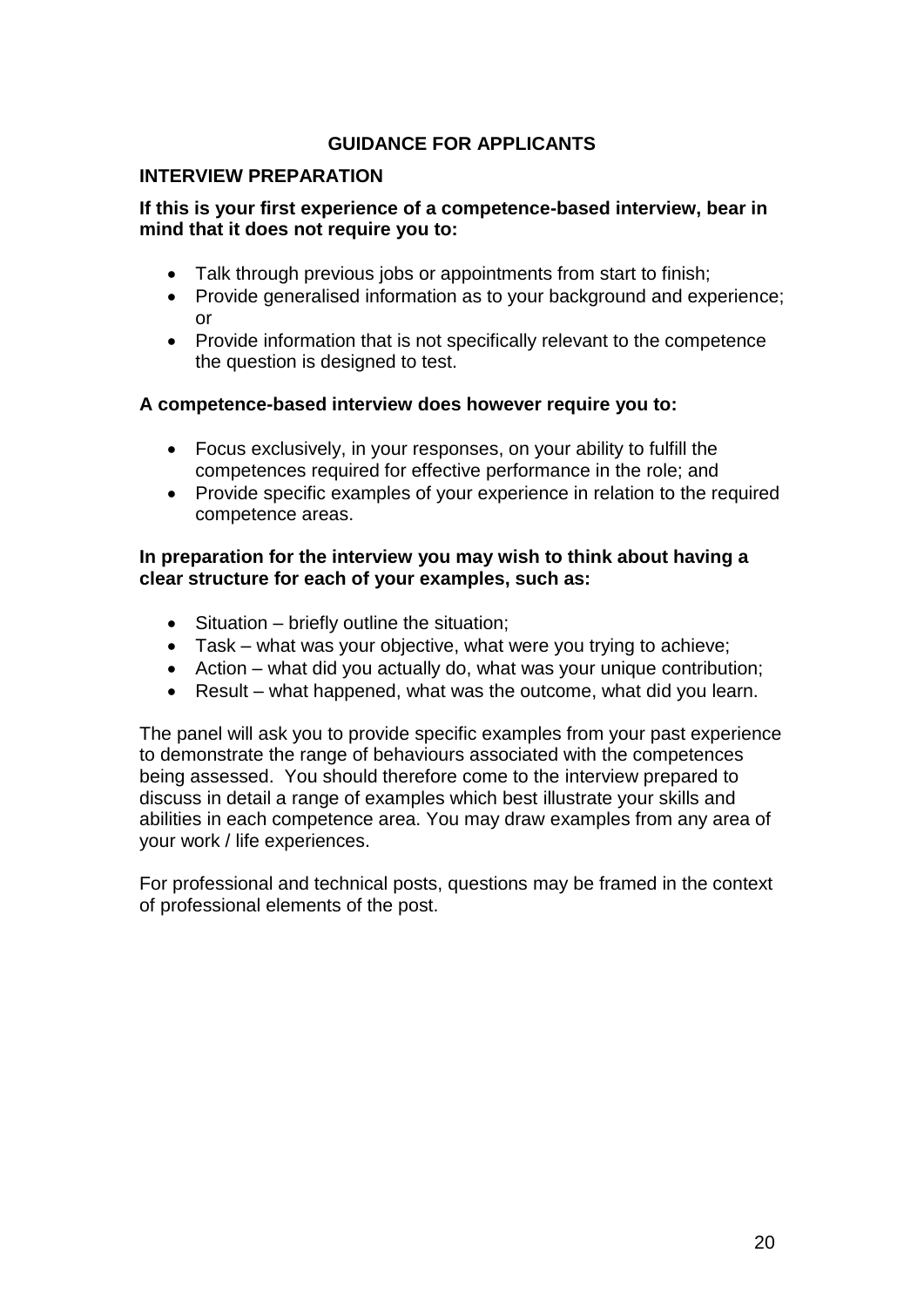# **GENERAL INFORMATION**

#### **The Merit Principle**

In accordance with the Office of the Civil Service Commissioners' Recruitment Code, appointments to the NICS are made under the 'merit principle', where the best person for any given post is selected in fair and open competition.

Further information on the Civil Service Commissioners can be found at [www.nicscommissioners.org.](http://www.nicscommissioners.org/)

# **NICSHR Privacy Notice**

NICSHR are committed to protecting your privacy. HRConnect manage job applications on behalf of NICSHR, in line with the NICSHR privacy notice available via [www.nicsrecruitment.org.uk](https://www.finance-ni.gov.uk/publications/nics-hr-privacy-notice)

# **Offers of Employment**

Candidates will only receive one offer of appointment which, if not accepted, will generally result in withdrawal from the competition.

# **Changes in personal circumstances and contact details**

Please ensure HRConnect are informed immediately of any changes in personal circumstances. It is important that HRConnect have up to date contact details.

# **Transgender Requirements**

Should you currently be going through a phase of transition in respect of gender and wish this to be taken into consideration, in confidence, to enable you to attend any part of the assessment process please contact HRConnect. Details of this will only be used for this purpose and do not form any part of the selection process.

# **Merit List**

**HRConnect will allocate a candidate (or candidates) to a vacancy (or vacancies) in the order listed.** It is presently intended that the merit list for this competition should remain extant for a period of one year. However you should be aware that circumstances may arise in the future where it will be necessary to extend the currency of the merit list for a further period. The merit list will only be extended where cogent practical reasons for doing so arise.

# **Disability Requirements**

We will ask on the application form if you require any reasonable adjustments, due to disability, to enable you to attend any part of the assessment process. Details of any disability are only used for this purpose and do not form any part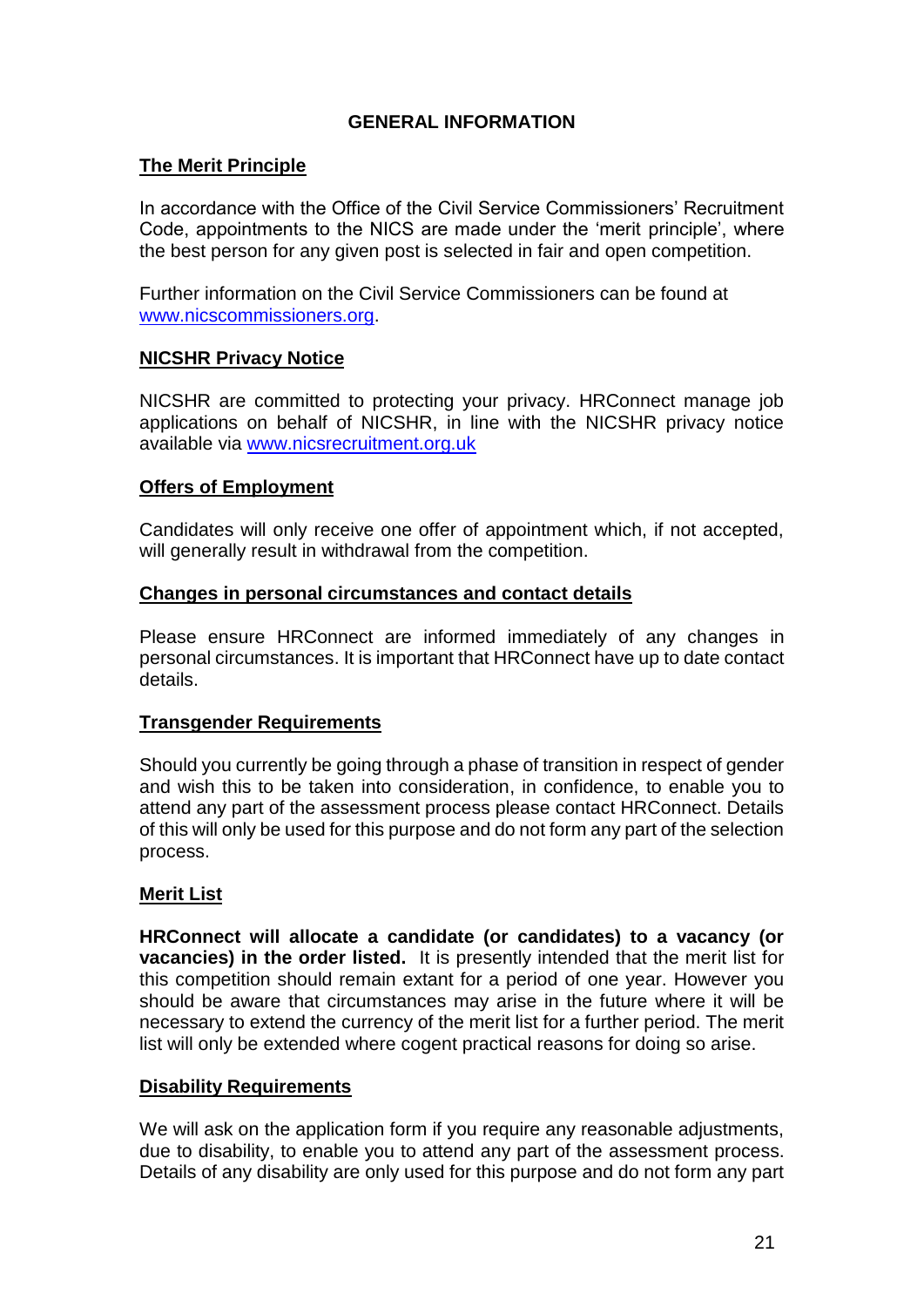of the selection process. If you have indicated on your application that you have a disability and are successful in the selection process and are being considered for appointment, you may be required to outline any adjustments you consider necessary in order for you to take up an appointment. If you wish to discuss your disability requirements further, please contact HRConnect.

# **Documentation**

Identification documents to satisfy the Nationality and Security requirements of the post will be required. Further details regarding acceptable documentation will be issued with an invitation to attend for assessment.

You should ensure that the required documents are readily available. Failure to provide the appropriate documentation when requested will result in your application being rejected.

# **Right to Work and Nationality Requirements**

HRConnect must ensure that you are legally entitled to work in the United Kingdom and satisfy the Nationality requirements for appointment to the NICS. Please note **ALL** applicants for external recruitment will be subject to a Nationality validation check.

Applicants must be either:

- (i) UK national; or
- (ii) National of a Commonwealth country; or
- (iii) National of the Republic of Ireland; or
- (iv) EEA nationals with settled status under the EU Settlement Scheme; or
- (v) Relevant EEA or Turkish nationals working in the Civil Service; or

(vi) Relevant EEA or Turkish nationals who have built up the right to work in the Civil Service; or

(vii) Certain family members of the relevant EEA & Turkish nationals

For candidates applying under categories iv – vii you are required to provide the following information in the Right to Work and Nationality Requirements response box in Part 1 of your application form. Failure to provide the requested information **WILL** result in your application being rejected.

Category iv – Please provide your 'Share code' in the 'Share code' field which will be used to validate your right to work in the UK. You can find further detail on obtaining your ['share code'](https://www.gov.uk/view-prove-immigration-status) here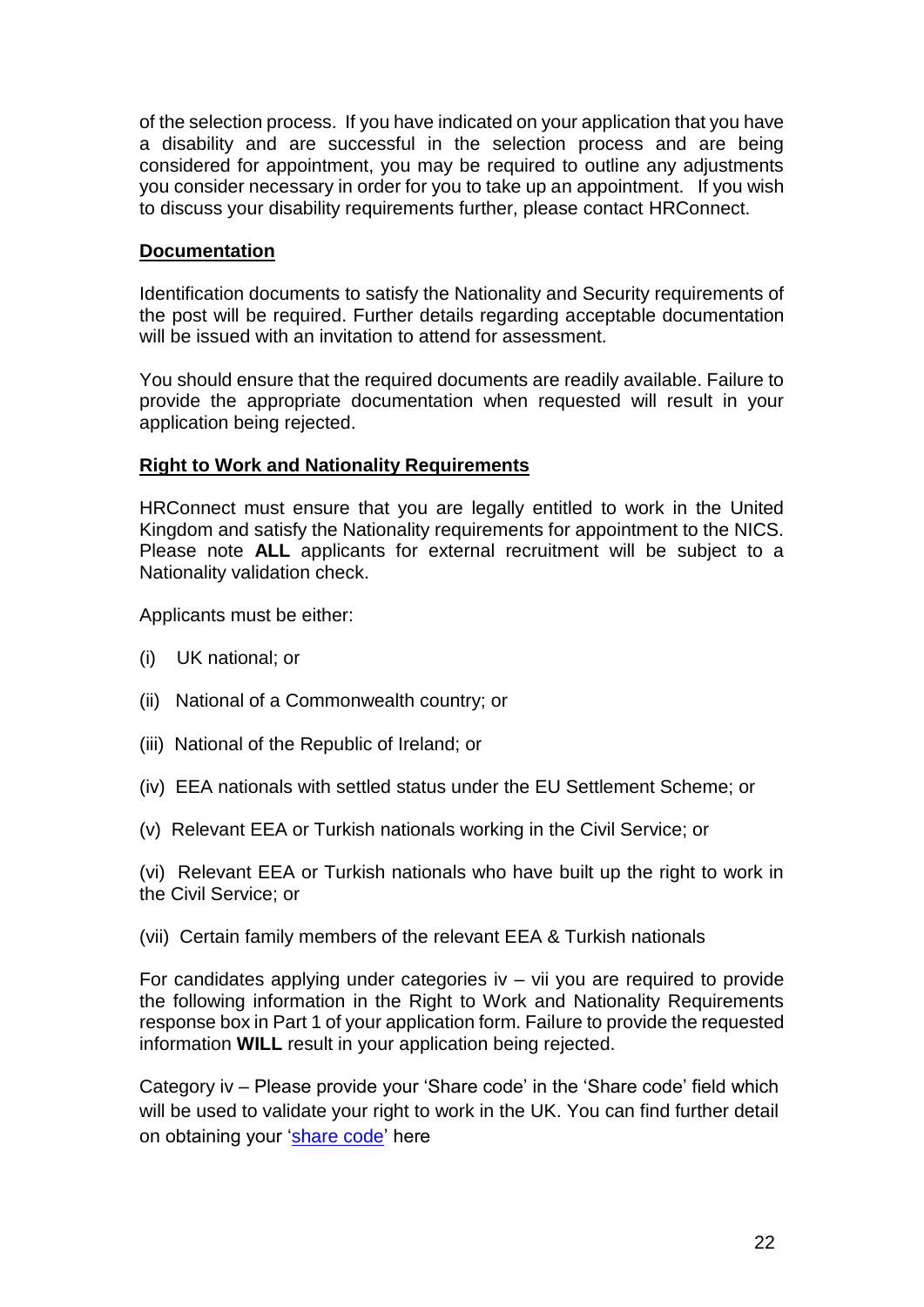Category v - Please provide your 'Share code' in the 'Share code' field which will be used to validate your right to work in the UK. You can find further detail on obtaining your ['share code'](https://www.gov.uk/view-prove-immigration-status) here. You are also required to provide your payroll number in the nationality response box to demonstrate that you are working in the Northern Ireland Civil Service;

Category vi - Please provide your 'Share code' in the 'Share code' field which will be used to validate your right to work in the UK. You can find further detail on obtaining your ['share code'](https://www.gov.uk/view-prove-immigration-status) here. Alternatively please provide confirmation in the nationality response box that you hold indefinite or limited leave to remain in the UK and that this was granted prior to 31st December 2020.

Category vii - Please provide your 'Share code' in the 'Share code' field which will be used to validate your right to work in the UK. You can find further detail on obtaining your ['share code'](https://www.gov.uk/view-prove-immigration-status) here. In addition, please provide evidence in the nationality response box to support your application for applying as a family member of a relevant EEA and Turkish nation. Further documentary evidence may be request from HRConnect to support this;

'Family member of the relevant EEA or Turkish nationals' means:

(i) That national's spouse\*; or

(ii) A direct descendant (child, grandchild etc.) of that national or his/her spouse who is under 21 years of age or is their dependent; or

(iii) A dependent relative in the ascending line (parent, grandparent etc.) of the EEA national or his/her spouse.

\*Note: 'Spouse' does not include a party to a marriage of convenience and in the case of EEA national vocational students family members are restricted to spouses and dependent children only

Where a candidate has a right to work status which has a time limitation, ongoing checks will be in place to ensure the right to work is maintained.

Further guidance on Nationality requirements is available via [www.nicsrecruitment.org.uk.](https://irecruit-ext.hrconnect.nigov.net/pages/content.aspx?Page=how-do-i-apply/useful-information/nationality-guidance)

# **Security**

1. Baseline Personnel Security Standard

For these posts in the NICS the level of vetting is a Baseline Standard. For this check you will be required to provide the following:

a) Your passport *OR*